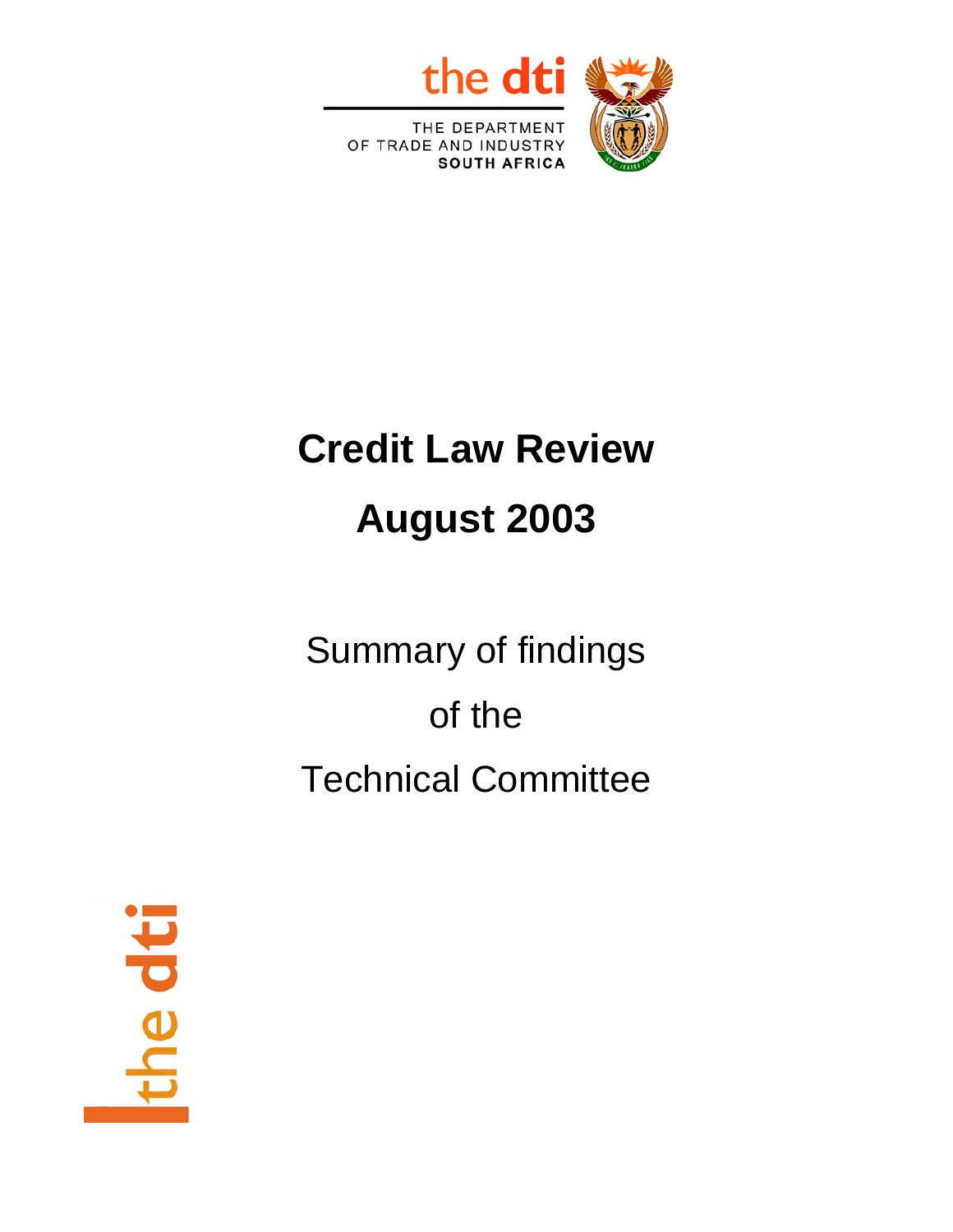

## **TABLE OF CONTENTS**

| $1 \quad$      |                                                                   |  |  |  |  |  |
|----------------|-------------------------------------------------------------------|--|--|--|--|--|
| $2^{\circ}$    | PROBLEMS & CHALLENGES IN THE REGULATION OF CONSUMER CREDIT 10     |  |  |  |  |  |
| $\mathbf{3}$   |                                                                   |  |  |  |  |  |
| 4              |                                                                   |  |  |  |  |  |
| 5 <sup>5</sup> |                                                                   |  |  |  |  |  |
| 6              |                                                                   |  |  |  |  |  |
| $\overline{7}$ |                                                                   |  |  |  |  |  |
| 8              | ASSESSMENT OF CONSUMER CREDIT POLICY AGAINST NATIONAL POLICY      |  |  |  |  |  |
|                | 11 OTHER LEGISLATION IMPACTING UPON THE CONSUMER CREDIT MARKET 30 |  |  |  |  |  |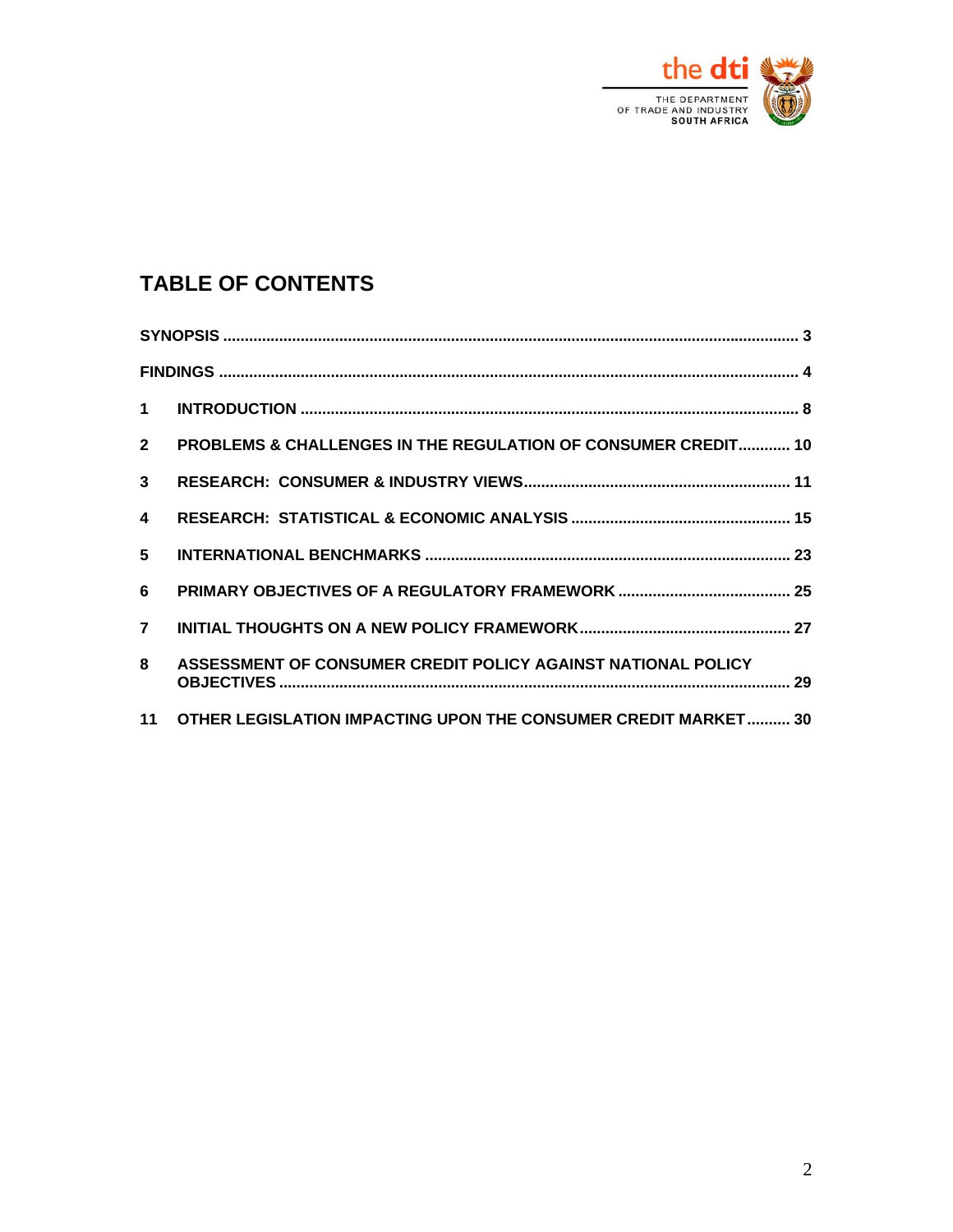

## <span id="page-2-0"></span>**Synopsis**

- i) Various developments over the past few years have indicated that consumer credit legislation needed an overview. These include the increase in micro-lending, concern about over-indebtedness, lack of progress in SME finance and, lately, abuses related to administration orders. The perception is that regulatory weaknesses are part of the problem, and that the current regulatory framework is fragmented, outdated and ineffectual in dealing with a complex market that increasingly affects consumers at all income levels.
- ii) A number of reports have commented on the weaknesses in consumer credit legislation. These include (a) the Law Commission's 1994 review of the Usury Act; (b) the Strauss Report on Rural Finance; (c) the National Small Business Regulatory Review by Ntsika Enterprise Promotion Agency in 1999 and; (d) the Policy Board Report on SME Finance (Falkena Report, 2001).
- iii) In March 2002, the Director-General of the Department of Trade & Industry (**the dti**), Dr Alistair Ruiters, asked the Micro Finance Regulatory Council (MFRC) to co-ordinate a review of the legislation on consumer credit, and to make proposals for a new regulatory framework. This included all consumer credit products covered by the Usury Act, Credit Agreements Act and Exemption Notice: thus, the full range of products from mortgages, credit cards and vehicle finance through to hire purchase finance and micro-loans. A committee was established to oversee the review. The committee consisted of Dr David Porteous, Mr Kgose Pule, Prof Roshana Kelbrick, Mr Moses Moeletsi and Mr Gabriel Davel. The report of the Committee assesses the weaknesses in the consumer credit market and the regulatory framework and recommends new legislation and changes in the enforcement framework.
- iv) A number of other countries have undertaken similar reviews in recent years, and have subsequently modernized (or are in the process of modernizing) their consumer credit legislation. These include substantial credit law reviews by the UK, the European Commission and New Zealand. The Credit Law Committee was informed by these reforms in consumer credit policy abroad.
- v) The Review included focus group discussions with consumers from a range of different income & racial profiles; workshops with consumer & industry representatives and a statistical and economic analysis of the consumer credit market.
- vi) Consumers expressed a high level of dissatisfaction with the level of disclosure. They felt that the actual cost of credit was frequently much higher than disclosed, and that the mechanisms for complaints and redress were inadequate. Amongst the industry and consumer representatives there was a surprising level of agreement on the need for legislative reform. Areas of mutual concern were the inconsistent treatment of different types of credit (and credit providers), the need for better enforcement, and improved disclosure of the cost of credit.
- vii) The research indicated serious weaknesses in allocation of credit, and very high cost of credit in a number of market segments. Most of the R361bn market consists of mortgages, overdrafts or personal loans and vehicle finance at moderate rates. However, the majority of consumers do not have access to these products. The majority of consumers only have access to products such as micro-loans, hire purchase and store cards - at much higher interest rates. Significant weaknesses in the legislative framework within which the consumer credit market operates, contributes to inefficiency and dysfunctionality. The Usury Act cap segments the market to the detriment of everyone except prime clients; there are weaknesses in debt collection and in access to court orders; collateral mechanisms are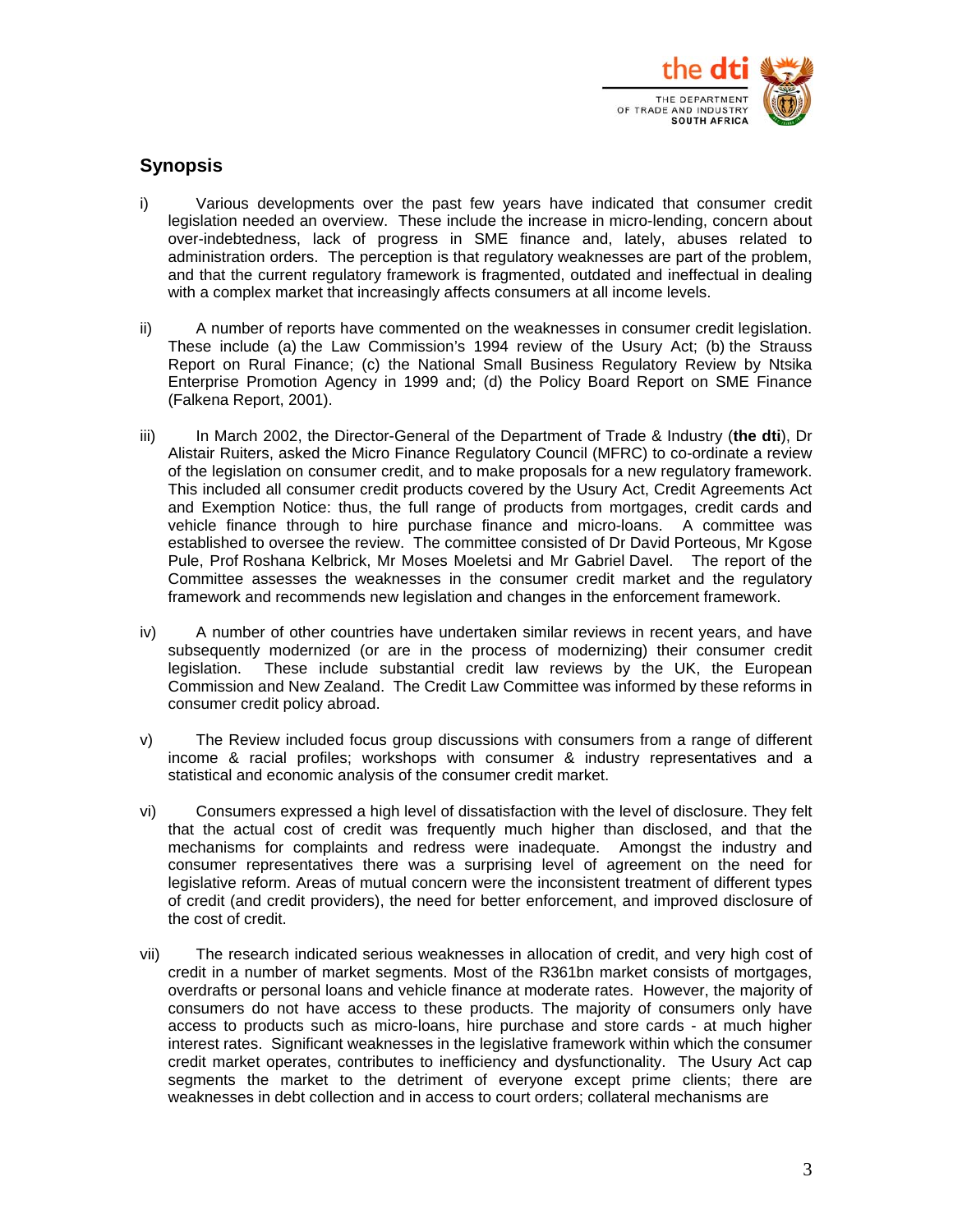

<span id="page-3-0"></span>inefficient and difficult to enforce. Inaccurate and incomplete credit bureau information undermines credit providers' ability to assess risk and have a detrimental impact upon consumers. The fee structures in the banks' debit order system discriminate against low-income clients and small transactions while unequal access to the National Payments System undermines competition. In essence, the market is divided into a prime market, which is well serviced at moderate rates, and a "marginal market" which is rationed, inefficient and vulnerable to predatory practices, with effective interest rates much higher than the Usury Act cap.

## **Findings**

#### **I. The need for a review**

Over the last few years, government has expressed rising concern about credit markets, and credit market legislation. Of primary concern was the following: -

- consumer representatives have become increasingly concerned about the effectiveness of consumer protection, particularly in relation to consumers in low income groups;
- access to finance remains a problem. This affects SMMEs and housing, and hinders progress in important parts of the national economic transformation and development strategy;
- there has been increasing concern with the level of indebtedness;
- there is mounting evidence of reckless behaviour by credit providers, and exploitation of consumers by micro-lenders, intermediaries, debt administrators and debt collectors;
- banks and other credit providers have indicated that inappropriate legislation curtails innovation and prevents them from serving the housing and SME market, as well as the low income personal finance market.
- the collapse of large micro lenders such as Unibank and Saambou highlighted underlying problems in the market and indicated that some of the regulatory problems may even introduce systemic risk.

This Report is the result of a detailed investigation by a Technical Committee that was established during 2002.

These proposals seek to support the overriding policy objectives of **the dti**, being the promotion of a stable, efficient and competitive credit market in which consumers' rights are adequately protected, and in which access to finance is improved, particularly for development purposes.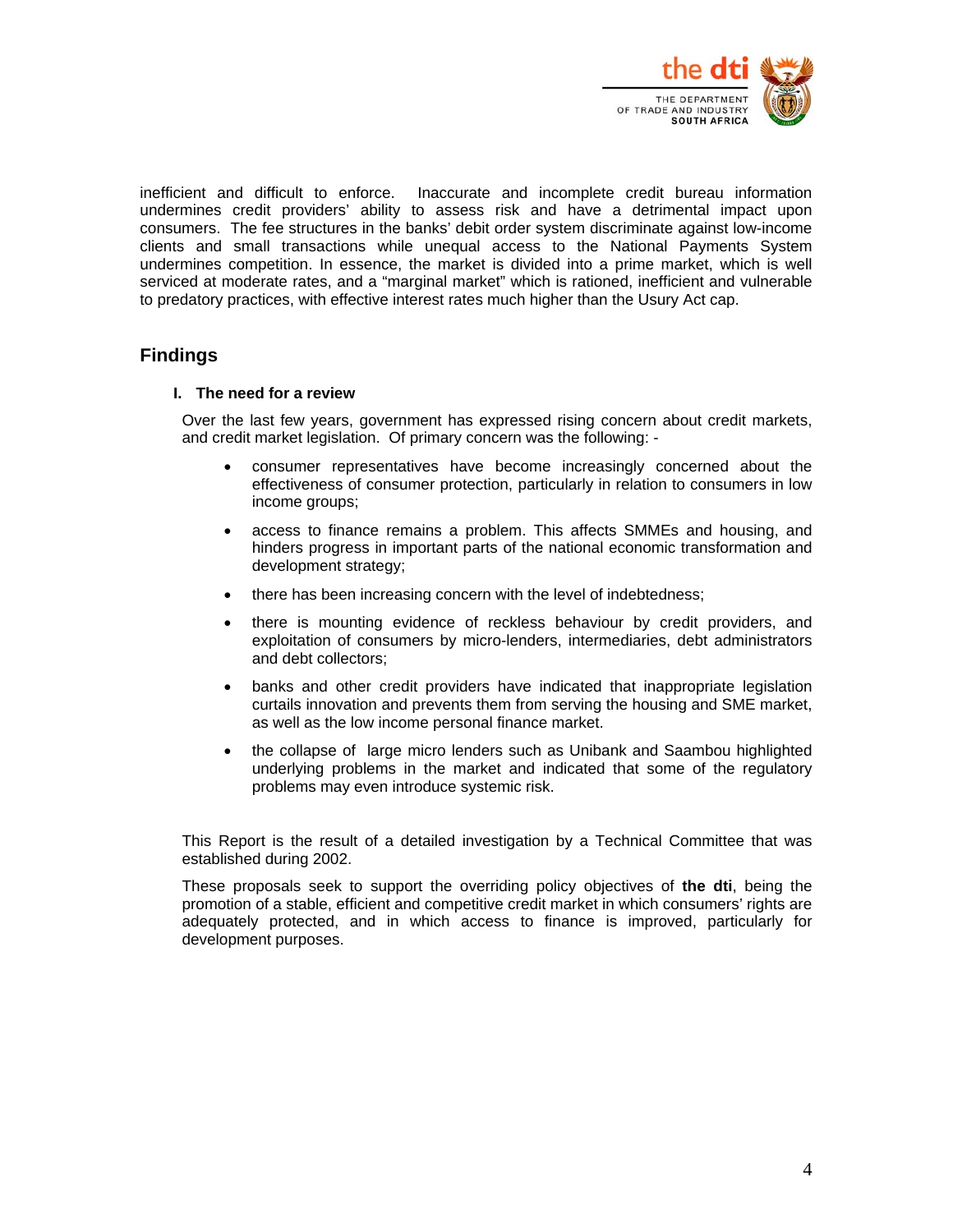

## **II. RESEARCH INTO THE CONSUMER CREDIT MARKET**

#### **Consumer attitudes**

Focus group discussions demonstrated that South African credit consumers:

- Are ill informed about the terms of credit contracts and on their rights;
- In nearly all forms of finance, the consumers focus on obtaining the money, with little attention being given to either the cost of finance or the terms of the contract;
- Are often dissatisfied with the treatment received from and information provided to them by bank and non-bank credit providers.

Consumer comments indicate a high level of dissatisfaction with the information on the cost of credit and indicate frustration with mechanisms for protection and redress.

#### **Industry and stakeholder views**

Interviews and workshops were also conducted with credit providers, consumer bodies, representatives from the provincial consumer desks and other stakeholders.

There was a surprising consensus across these groups that:

- The current acts are obsolete, anomalous and should be replaced with a simplified, unified Credit Act;
- Enforcement capacity is weak, leading to widespread non-compliance and circumvention of legislation;
- Consumers have limited recourse;
- More and better focused consumer education is necessary;
- There is a need for a central credit regulator, instead of the current dispersed regulatory oversight.

Some of the more specific problems that were identified include:

- Usury Act ceilings are regularly circumvented by charging excessive credit life insurance premiums and other fees, and sometimes openly flouted;
- Serious weaknesses in insolvency law and certain sections of the Magistrates' Court Act (as relating to debt collection and enforcement against security) undermine housing and SME finance.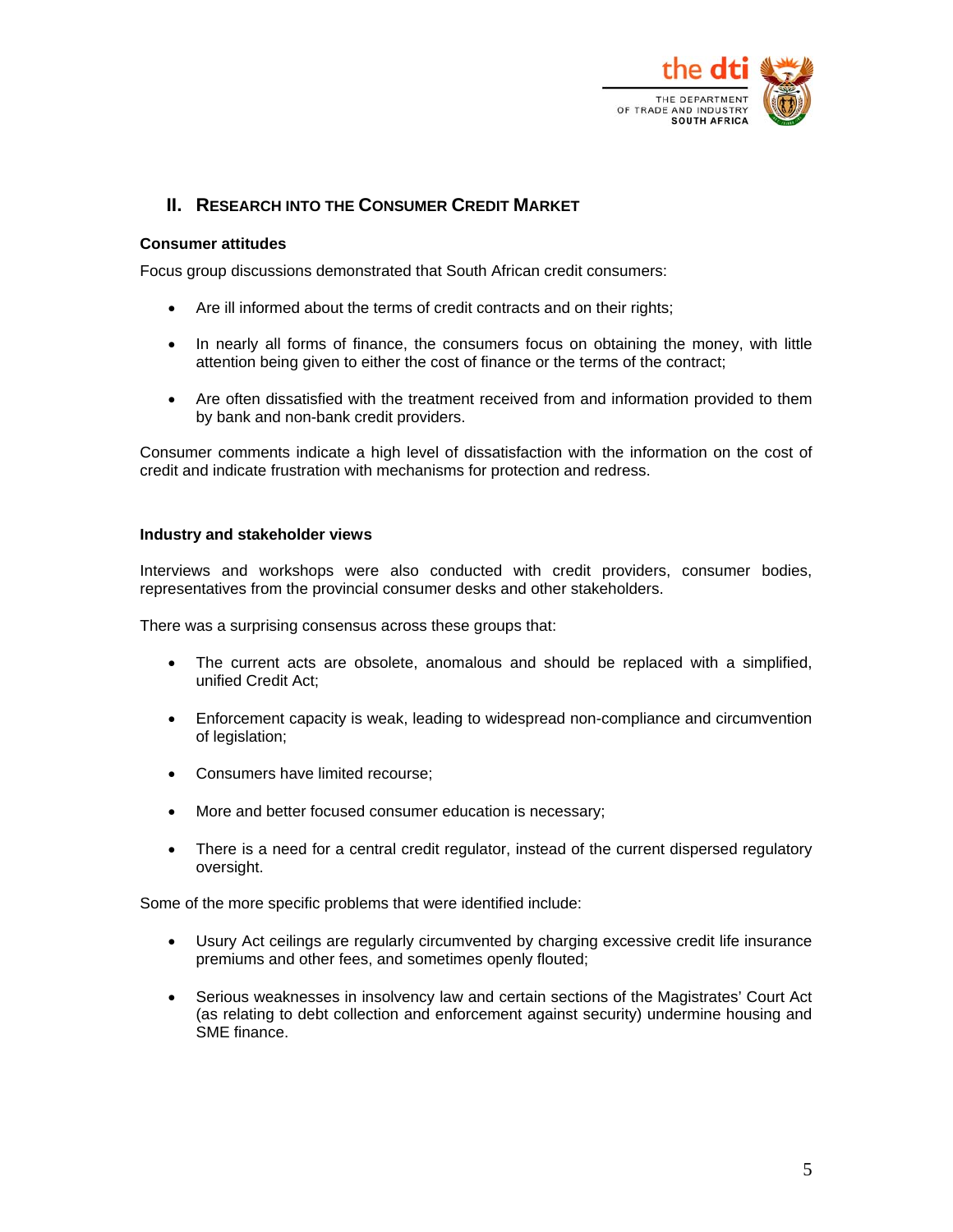

#### **III. STATISTICAL PROFILE & ECONOMIC CHARACTERISTICS OF THE CONSUMER CREDIT MARKET**

The consumer credit market in SA is worth some R361bn and comprises some 20 million accounts, including mortgages, vehicle finance, furniture finance and microloans amongst others. This excludes a further R366bn of credit extended to incorporated entities.

Approximately 75% of consumer credit consists of products that are predominantly used by the high-income groups (approximately 15% of the population), with the low and middle-income groups (85% of the population) using about 25% of consumer credit. The latter consists of products with an aggregate value of approximately R95bn. These include micro-loans, store cards, hire purchase finance and loans backed by provident fund guarantees.

The cost of credit varies dramatically between the different sub-markets and groups of users. High-income users have the choice of a broad range of products that appear generally to be competitively priced. Low- income consumers face limited choices in highly segmented markets. These range from loans against provident fund security - sometimes at rates close to prime - to furniture finance or payroll deducted micro-loans that could cost anywhere from 40% to more than 100% per annum; and unsecured micro-loans (payable by debit orders) where even mainstream banks are found to charge rates in excess of 100% per annum.

*There are a number of economic factors to go some way in explaining the inefficiency and dysfunctionality in the allocation and cost of credit*.

The consequences of these factors are: -

- High cost to consumers that does not result in high returns for suppliers;
- High returns do not attract new entrants, do not increase competition and do not lower prices;
- Banks and other large credit providers are finding it most difficult to enter the low-income market successfully;
- Suppliers are frequently unable to evaluate or accurately price for risk; and
- The market appears unable to evolve in a manner that would give low- income consumers access to low cost distribution channels or to the other benefits of economies of scale.

The weaknesses that lead to the outcomes as described above, include: -

• Inadequate rules on the disclosure of the cost of credit, with the result that the cost of credit is regularly inflated above the disclosed interest rate, through the inclusion of a variety of fees and charges (including excessive credit life insurance). This undermines the consumer's ability to make informed choices, whether between cash and credit purchases or between different credit providers. It results in reduced consumer pressure on credit providers to reduce interest rates;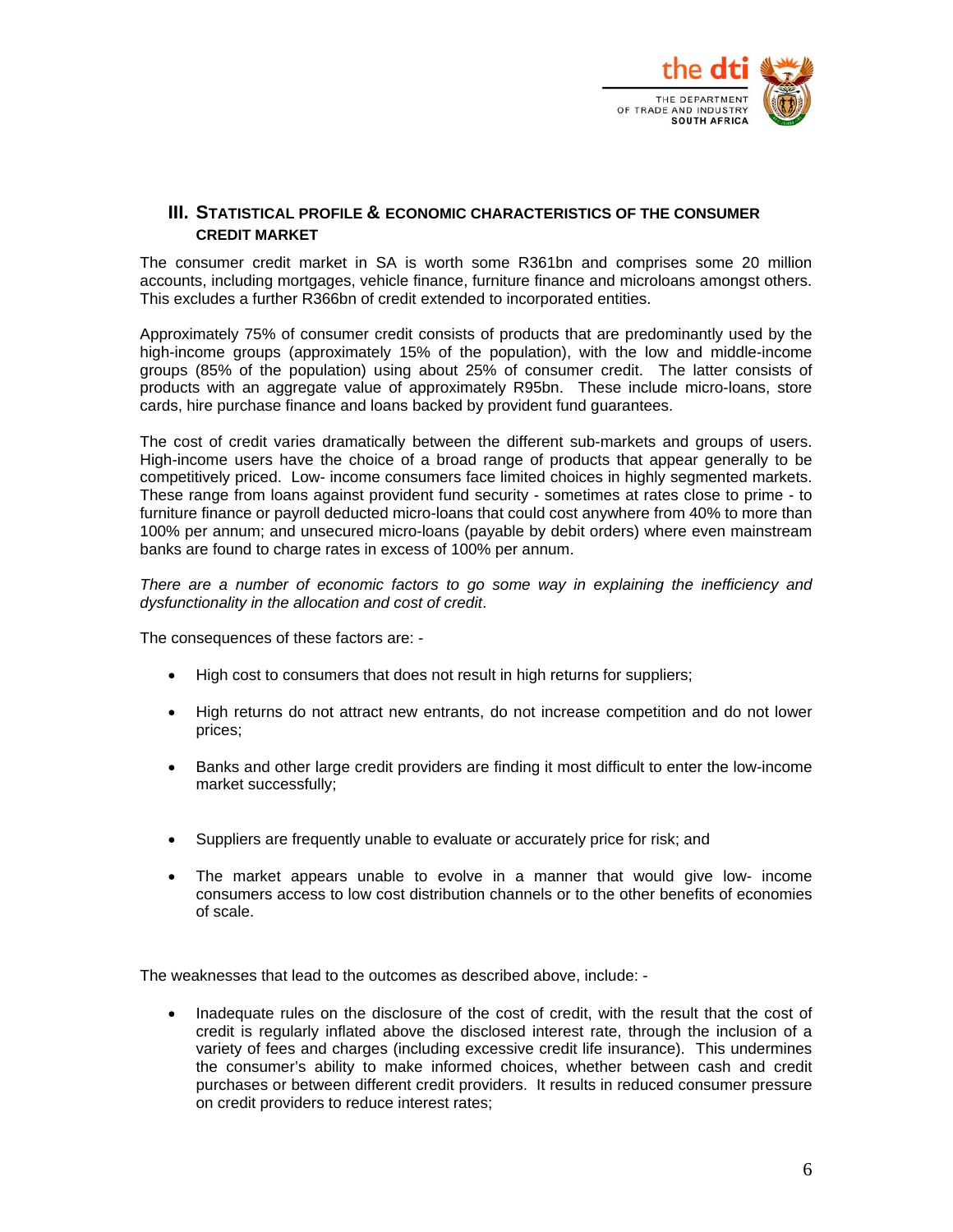

- An unrealistically low Usury Act cap causes low income and high-risk clients to be marginalised;
- Weak and incomplete credit bureaux information results in bad client selection, ineffectual credit risk management, in high bad debts *and thus in a huge increase in cost of credit*;
- Inappropriate debt collection and personal insolvency legislation creates an incentive for reckless credit provision and prevents effective rehabilitation of over-indebted consumers;
- Excessive predatory behaviour leads to high levels of debt for certain consumers and unmanageable risk to all credit providers;
- Inconsistencies in legislation related to mortgages and property transfers undermine consumers' ability to offer security and locks them into high cost, unsecured credit;
- Certain aspects of the Banks Act and National Payments System rules undermine competition in the consumer credit markets (while creating inequitable preferences for certain credit providers); while
- Regulatory uncertainty leads to credit behaviour that is orientated towards short-term profit taking, and a resistance amongst credit providers to providing longer-term finance (including housing and SME finance).

Although it is impossible to trace the cause of the high cost of finance (and limited access) to any single factor, the combination of factors that have been identified does appear to go a long way in explaining the problem.

#### **IV. INTERNATIONAL PRECEDENTS**

The governing legislation and regulatory arrangements in a number of other jurisdictions were considered in some depth during the course of the review. These include the European Union, Australia, New Zealand, UK and the USA.

The framework outlined in this Report is consistent with international best practice. However, in a few important areas a slightly different position has been taken in order to reflect the South African consumer profile, and to accommodate particular features of the South African consumer credit market. The measures against reckless lending and powers of intervention in respect of uncompetitive market conditions are examples of specific measures to counter specific South African problems.

## **V. PROPOSED POLICY FRAMEWORK**

In formulating the policy proposals the committee sought to maintain a balance between the following policy objectives: -

 To create a legislative framework that is consistent with international best practice whilst accommodating South Africa's particular historic and developmental challenges;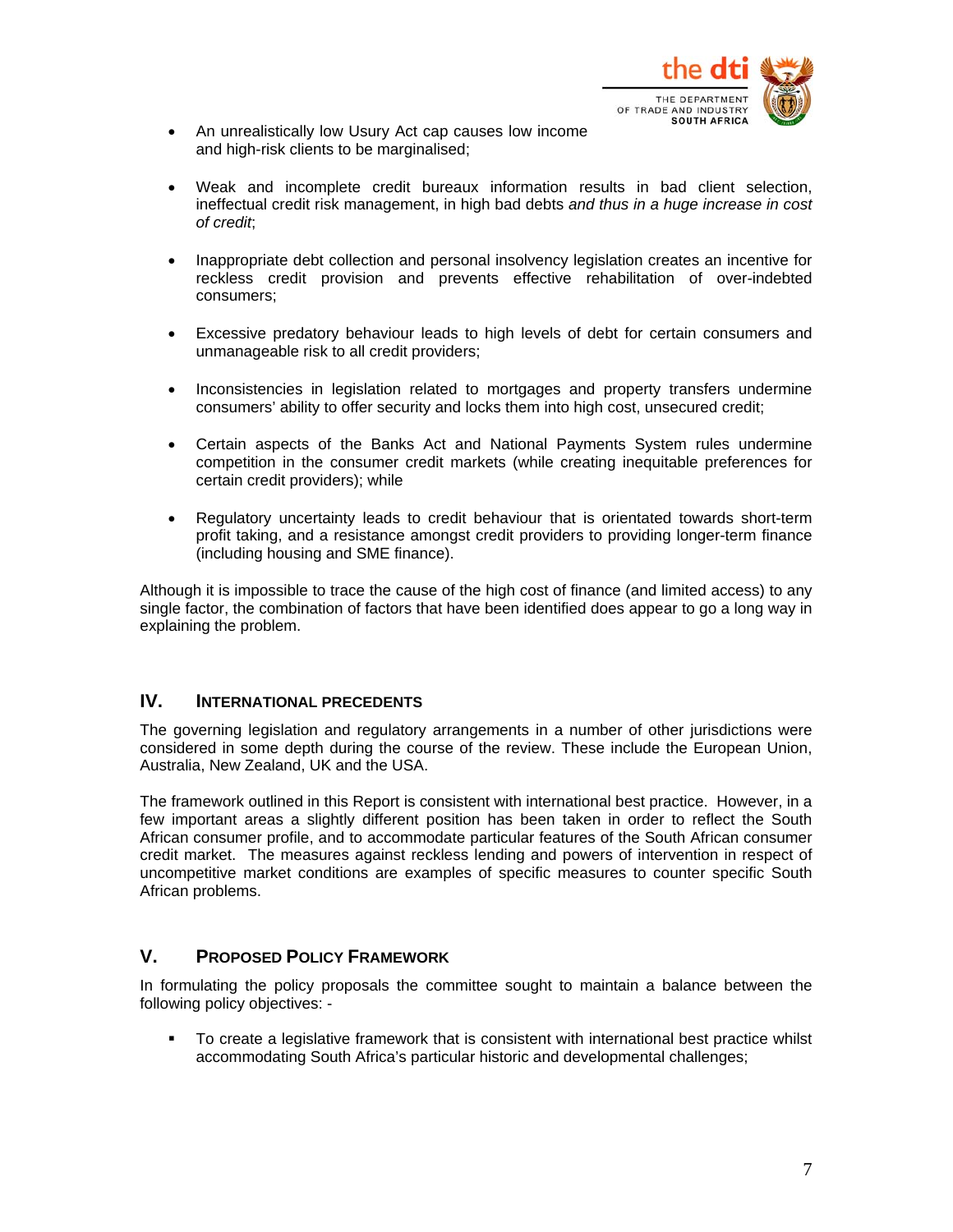

- To remove obstacles to financial innovation and to create a regulatory environment that is conducive to increased finance delivery to SMMEs, low cost housing and low income consumers;
- To create a regulatory framework that is consistent in its treatment of different credit products and credit providers and that could be effectively enforced. And, above all, a framework that would allow for the elimination of *practices that undermine competition between credit providers*;
- Finally and most importantly, to provide effective consumer protection, effective access to redress and *full disclosure of the cost of credit so that consumers can make informed decisions*.

## **CREDIT MARKET REVIEW & POLICY FRAMEWORK**

#### **1 INTRODUCTION**

South African Consumer Credit Legislation has not kept track with increasing sophistication and complexity in the modern consumer credit market. While the profile of credit active consumers has changed dramatically over the last decade, both in terms of race and income distribution, the legislation was drafted around the needs of a white middle class in the 1970s and 80s, at a time of limited access to credit by the black working class, and with asset based credit through the sellers of the goods having traditionally been the main form of credit for black consumers. There has been increasing income flows to the black population and changes in aspirations since 1994, yet the majority of black consumers are still denied credit facilities from the mainstream financial institutions (and banks in particular) and have access primarily to micro-loans and retail consumer finance. A gap has emerged between financial needs and the products available to meet such needs.

In a previous review, undertaken on the Usury Act, by the SA Law Commission, published in 1992, a number of exploitative practices were identified in the consumer credit market and it was recommended that the Usury and Credit Agreements' Acts be replaced by a new Consumer Credit Act. The National Small Business Regulatory Review by Ntsika Enterprise Promotion Agency in 1999 also identified the Usury Act as one of the obstacles to increased provision of finance to SMEs, which was confirmed in the report on SME access to finance by the Policy Board for Financial Regulation.

Over the last few years the problems in the consumer credit and small loans markets, and the need for regulatory reform, have become more and more obvious. These conclusions are based upon various references from the following reports: "The National Small Business Regulatory Review" by Ntsika Enterprise Promotion Agency: 1999, the Policy Board Report on SME Finance (Falkema Report, 2001): the report on "Cost, Volume and Allocation of Consumer Credit" by Dr P.Hawkins (produced during the course of this review): the report by the IRIS Centre of the University of Maryland, under the title, "Filling the Gap in South Africa's Small and Micro Credit Market: An Analysis of Major Policy, Legal and Regulatory Issues", as well as various sections from the detailed report of the Technical Committee.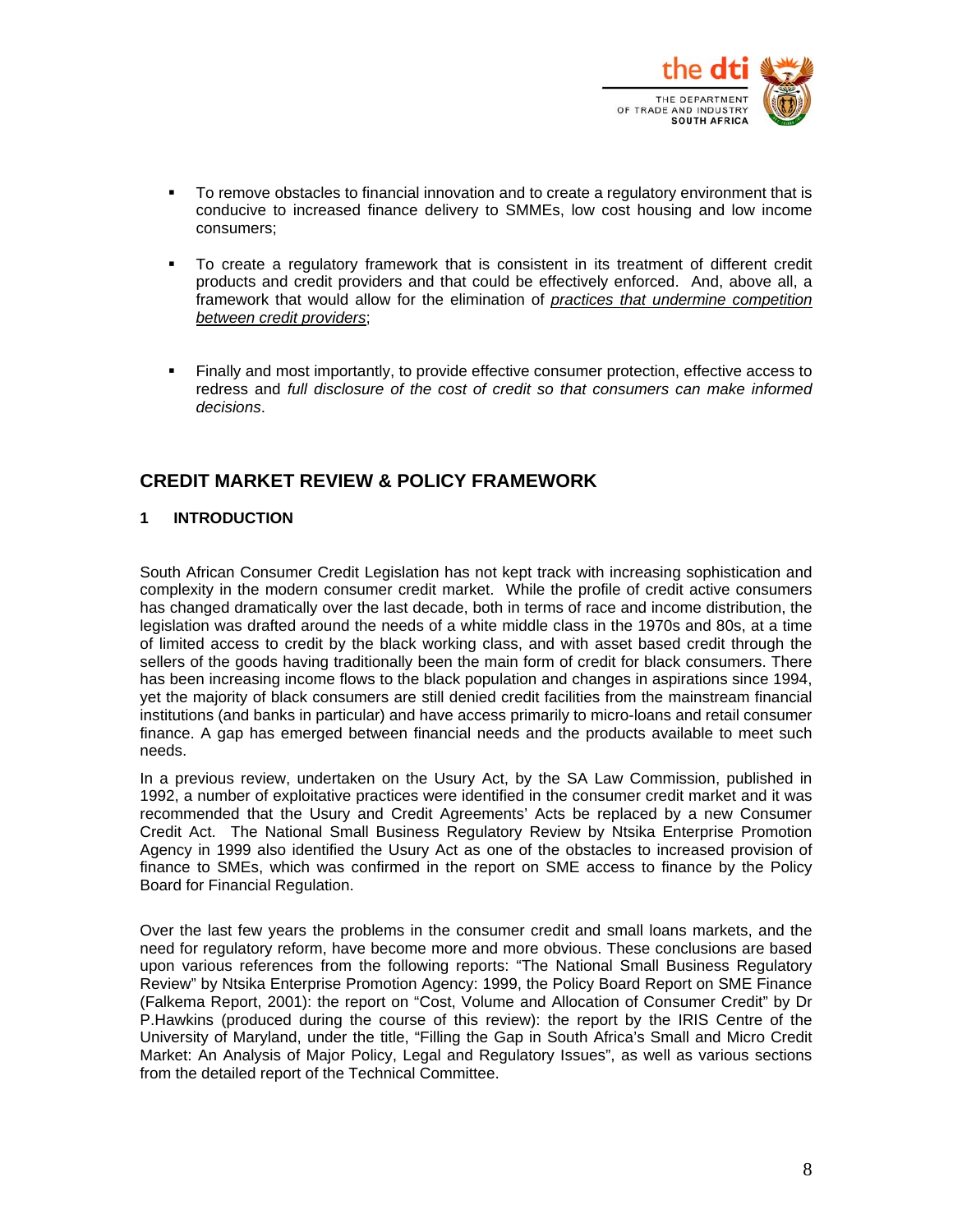

- Various studies has indicated a lack of access to finance for SMEs:
- There are limited finance options for middle & low-income households, with low cost housing finance being one of the most pressing needs. Where finance is available, it frequently is from 'marginal lenders' and at high cost;
- **The approach of "regulation by exemption" is not satisfactory;**
- There is a need to counter the type of instability that was caused by the failure of Saambou and Unibank;
- Regulatory obstacles may be contributing to the inability of the formal banking sector to extend finance to low and middle income consumers and to SMMEs;
- **There are concerns with credit bureaux practices that compromise consumers, and the lack** of regulation of credit bureaux;
- **There are concerns with abusive debt collection practices and the abuse of administrative** orders by legal practitioners and others.

It appears that inappropriate legislation, whether the Usury Act, Credit Agreements Act or debt collection procedures in the Magistrates Court Act, and a lack of enforcement, have contributed to the current unacceptable state of affairs. These various factors and the increasing use of credit by low-income consumers have created an urgent need for a closer examination of our current credit legislation.

As a result, **the dti** appointed a Technical Committee to assess the position and to make proposals for a policy framework for the regulation of consumer credit. The objective is to ensure that consumers are not exploited and that an environment is created in which the credit providers can conduct their business profitably and responsibly.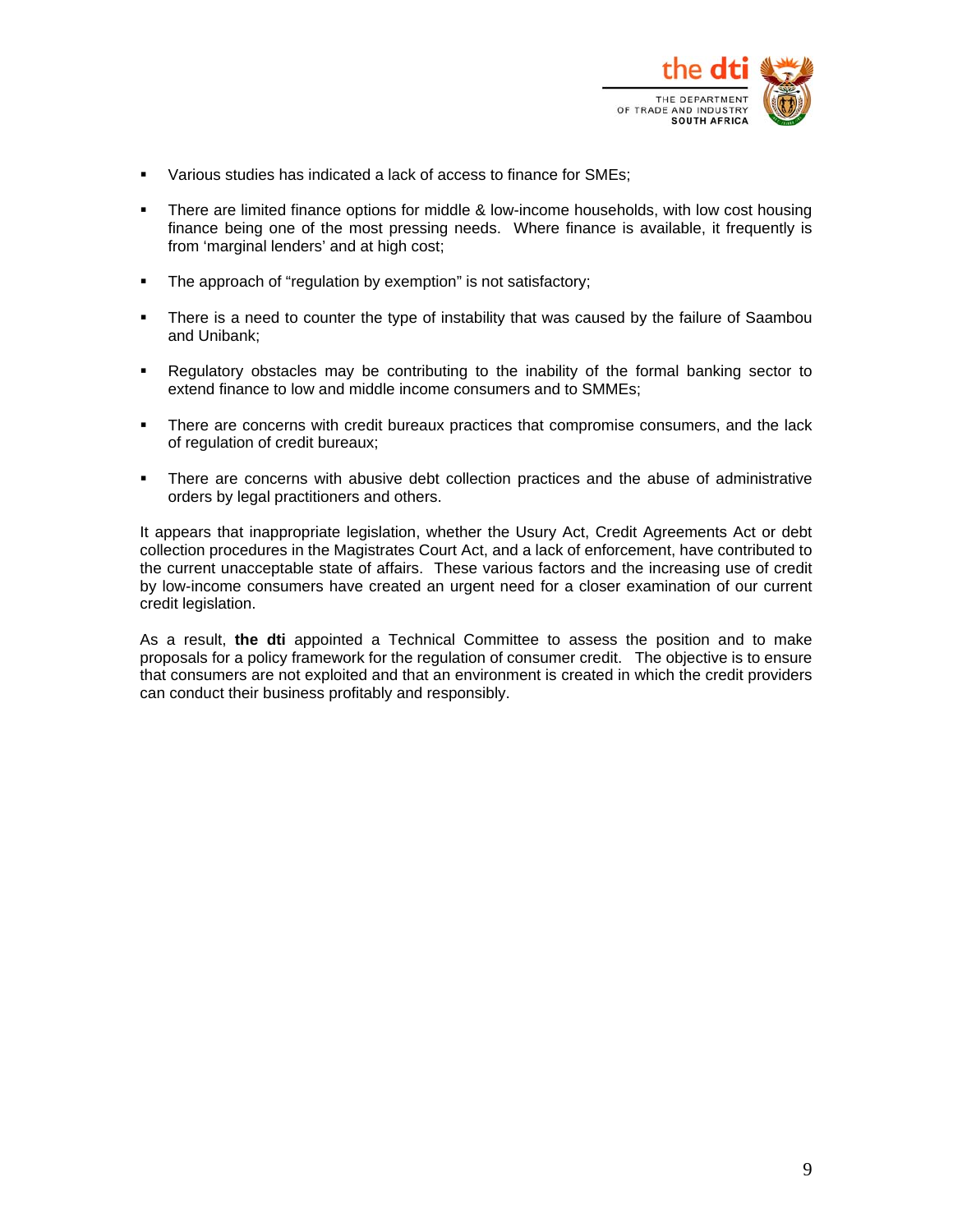

## **2 Problems & Challenges in the Regulation of Consumer Credit**

- 1. The statutes that regulate consumer credit in South Africa are: -
- i) Credit Agreements Act
- ii) Usury Act

 $\overline{a}$ 

iii) Usury Act Exemption Notice.

The existence of three different pieces of legislation<sup>[1](#page-9-0)</sup> has created various problems in the market. There is no uniformity, and there is considerable scope for circumventing the legislation or for misinterpretation. Even though the obligation on the consumer is substantially the same in different types of finance obtained, the disclosure requirement and level of consumer protection offered by these different laws are unequal<sup>[2](#page-9-1)</sup>. This exposes the consumer to risk whilst different credit providers are not treated equally.

- 2. These problems are aggravated by the fact that both the Usury Act and the Credit Agreements Act are outdated and are no longer appropriate to a modern and changing credit environment. The same is true for the sections of the Magistrates' Court Act that deal with debt collection, garnishee orders and related matters. This led to serious inconsistency in the enforcement of credit transactions, irregularities in debt collection and inconsistent interpretation by the courts. It thus substantially undermines consumer protection.
- 3. The Usury Act and Credit Agreements Act provide for a ceiling on the interest rate chargeable by credit providers. However, this is frequently circumvented when credit providers add costs such as credit life insurance, loan application fees, administration fees, club fees and various bank services charges. A survey of the various costs charged by credit providers indicate that the effective cost of credit can be increased by up to two or even three times above the limit imposed by the Usury Act cap – even for loans and credit that are governed by the Usury Act or Credit Agreements Act. In their current form, the Usury Act and Credit Agreements Act are thus ineffectual and potentially also dysfunctional.
- 4. Insufficient enforcement mechanisms have lead to frequently reported irregularities and abuse and have stigmatised certain segments of the credit markets, with the low-income markets being worst affected. This in turn discouraged reputable credit providers, in particular banks, from servicing this market segment and from providing more affordable finance to low-income earners.

<span id="page-9-0"></span><sup>&</sup>lt;sup>1</sup> Noting that the Exemption Notice is secondary legislation, being a regulation passed in terms of the Usury Act.

<span id="page-9-1"></span> $2$  E.g., the consumer's obligations are similar under a micro-loan, a personal loan from a bank or a hire purchase contract for the purchase of furniture. However, these three contracts are governed by different pieces of legislation and the level of protection and recourse is very different.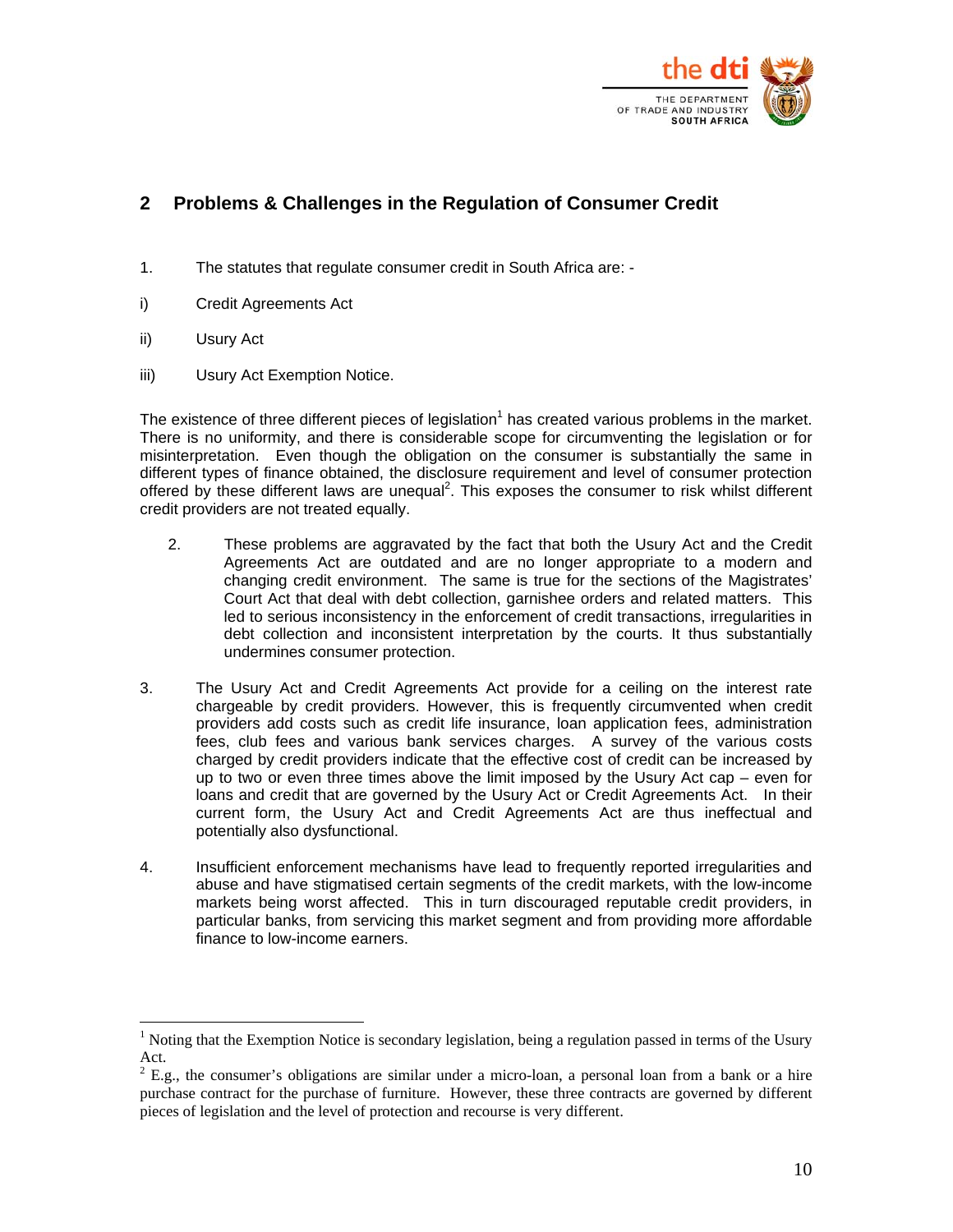

- 5. The inadequacy of the current legislative framework is demonstrated by the fact that an industry as big as the micro-lending industry, and which deals with some of the most vulnerable consumers, is dealt with under an "Exemption Notice".
- 6. South African consumers appear to be increasingly credit active. This is creating a danger of over-indebtedness, which may in turn undermine wealth creation or aggravate vulnerability and poverty. The dearth of mechanisms to restrict the South African consumer from borrowing in excess of his or her financial capability result in the consumer finding him or herself at the mercy of credit providers and unscrupulous managers of the administrative orders.
- 7. Disclosure of the cost of loans and credit is weak; marketing and credit advertisements are misleading and insufficiently regulated and door-to-door sales techniques are overly aggressive and intrusive. These mechanisms undermine the consumer's ability to take informed decisions between cash and credit purchases, between different credit providers and between credit purchases and savings or investment in durable assets such as houses. Increased regulation is needed to improve disclosure in all of these areas.
- 8. Credit bureaux play a critical role in credit provision. Many irregularities are reported, indicating a need for increased regulation of credit bureaux and credit information exchange.

## **3 Research: Consumer & Industry Views**

During the course of the Credit Law Review, extensive research was conducted into different aspects of the consumer credit market. The areas that were covered are: -

- Consumer perceptions, assessed through focus group discussions;
- **The views of industry representatives, consumer representatives and other stakeholders** on the current regulatory framework;
- A quantification of the consumer credit market, in terms of value and cost of different products, and analysis of the factors that determine these outcomes.

The following research reports and papers were produced as part of the credit law review.

#### Expert Opinion

- Dymski, Gary A. "Interest Rates, and Usury in Emerging Markets". University of California. March, 2003;
- Hofmeyr, Herbstein & Gihwala Inc. " Report for the purposes of the Credit Law Review." December, 2002; and
- Meagher, Patrick. "Regulation of Payday Lenders in the United States". IRIS Center. University of Maryland. March, 2002.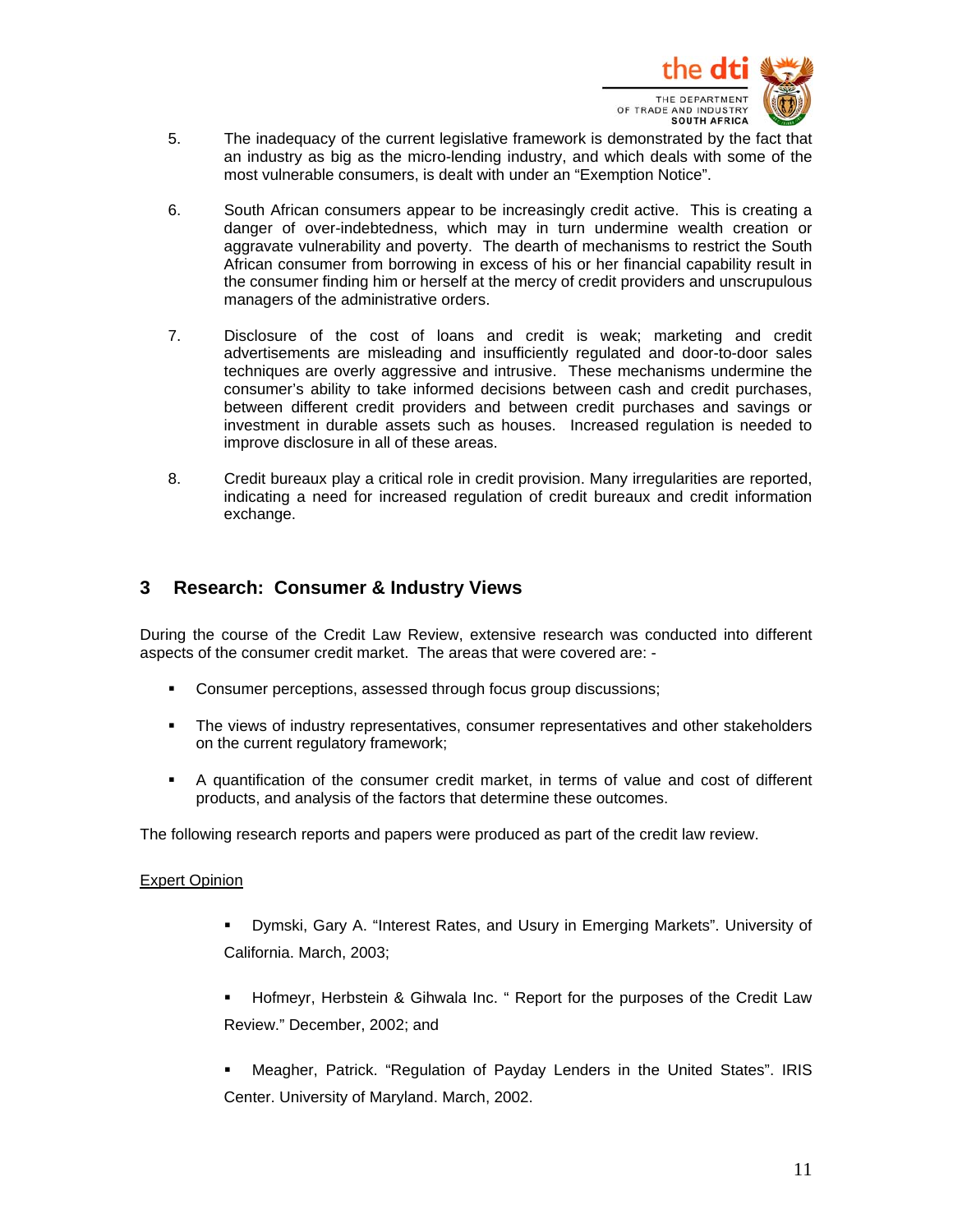

#### Research Reports

- Hawkins, Dr Penelope. "The Cost, Volume and Allocation of Consumer Credit in South Africa." FEASibilitY (Pty) Ltd March 2003;
- Reality Research Africa. "Credit Contract Disclosure and Associated Factors." December 2002; and
- Rudo Research & Training. "A Market Research Report: Credit Law Review." 18 December 2002.

#### **3.1 Consumer views on credit providers and products**

There are very high levels of dissatisfaction amongst consumers on the level of disclosure of the cost and terms of credit products, and similarly high levels of dissatisfaction with the credit providers' treatment of complaints. Across all income groups and all credit products, consumers indicate that consumers "felt cheated" when the first loan or credit payment has to be made.

As expected, middle and low-income consumers expressed the highest level of dissatisfaction. They are dependent upon non-bank credit providers and would prefer to deal with banks and mainstream credit providers. Nevertheless, great frustration is also expressed with the treatment received from these "reputable credit providers".

In the current legislation, disclosure prescriptions focus mainly on the contract. However, consumers indicate that the signing of the contact is largely a formality, and that a great majority of them hardly read it. Amongst the small minority that do attempt to read the contract, the responses indicate a limited understanding of the terms and conditions and a perception that the contracts are one-sided, with ample provision for credit providers' rights and little attention to consumer protection. The implications are two-fold: (a) that much more attention should be given to disclosure in advertisements, brochures and marketing material, and (b) that there is a need for increased standardisation of contracts, or at least for prohibition of one-sided contracting terms.

Consumer responses indicate unambiguously that a "buyer beware" approach is not appropriate. When applying for credit, consumers are frequently desperate and not in a position or frame of mind to contest the contents of the contract. The fear of the application for credit being turned down, which is linked to the fear of being blacklisted, places the consumer in a highly vulnerable position when applying for credit.

Disenchantment, and even fear, was common in respect of "zero deposit deals" (HPs); deals with residual balances (car finance) or deals which entail an initial period in which there is no repayment or where the repayments are lower (HP, store card and car finance). Consumers reported having been "caught out" through these terms, that they were generally not well explained, were misleading and that "in the end, the payments will be more".

Consumer responses across all income groups and products indicate a need for much greater protection in credit legislation, and for improved enforcement of such protective measures.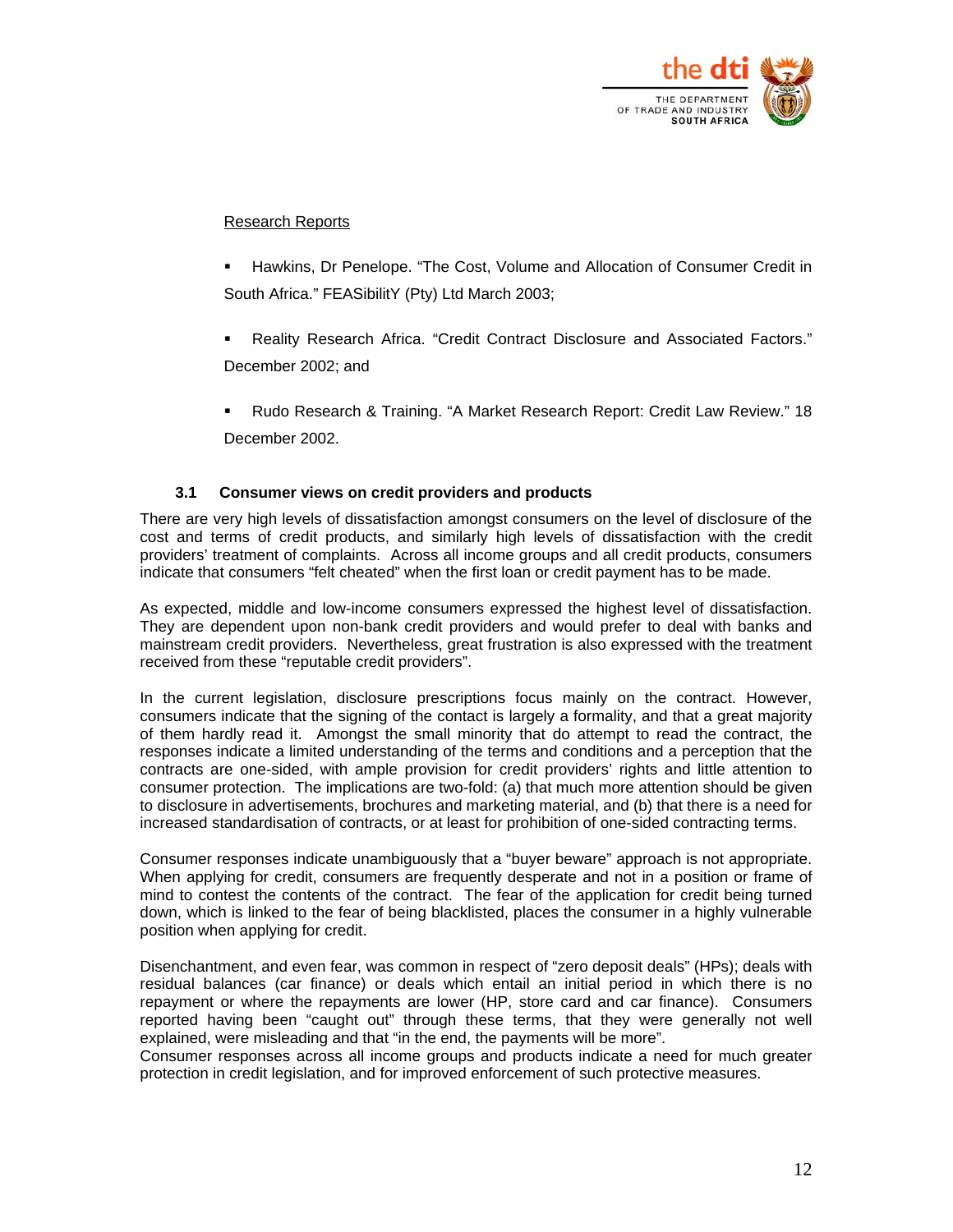

## **3.2 Views of industry representatives, consumer representatives and other stakeholders**

A separate research project focused on the views of industry representatives, consumer groups, provincial consumer desks and other stakeholders. This research focused on specific areas of the current legislative framework, and market practices.

There was a surprising level of agreement between these disparate groups on a range of issues. These include: -

- The need to replace the current credit legislation with a new Credit Act that should apply consistently across all transactions and to all credit providers;
- **The need for much stronger enforcement, with a common view that a lack of enforcement** is to blame for a great number of the problems being experienced by consumers;
- The need for some kind of "national loans register" that will ensure credit providers do not extend more credit than the consumer can afford.

In the following table we summarised a range of issues on which the various stakeholders were in agreement.

| a) | existing legislation is old and<br>The<br>ineffectual and should be replaced with<br>one, consolidated Credit Act;                                  | g)      | Fees & charges, and credit life insurance<br>in particular, inflate the cost of credit, are<br>used to circumvent the Usury Act cap, |
|----|-----------------------------------------------------------------------------------------------------------------------------------------------------|---------|--------------------------------------------------------------------------------------------------------------------------------------|
| b) | Legislative and enforcement weaknesses<br>are contributing to non-compliance and<br>are undermining consumer protection;                            |         | and undermine disclosure;<br>Greater honesty by consumers in                                                                         |
|    |                                                                                                                                                     |         | h)<br>disclosure of existing debts would be of<br>benefit to both the consumers and the<br>credit providers;                         |
| C) | A number of different participants<br>expressed the view that the credit                                                                            |         |                                                                                                                                      |
|    | providers which service the low income<br>client base were in general less<br>compliant and less effectively regulated<br>than high income clients; | i)      | Consumers must read their contracts<br>and understand their commitments;                                                             |
|    |                                                                                                                                                     | j)      | It is important that consumers be better<br>educated in credit issues;                                                               |
| d) | The law must be simplified and the<br>definitions and terminology more clearly<br>defined;                                                          | k)      | There is a need for a national register of<br>loans and other commitments;                                                           |
| e) | Enforcement is weak and has resulted in<br>extensive non-compliance and<br>circumvention of legislation;                                            | $\vert$ | The data on the existing credit bureaux<br>are inaccurate.                                                                           |
| f) | There should be one consumer credit<br>regulator that should enforce compliance                                                                     |         |                                                                                                                                      |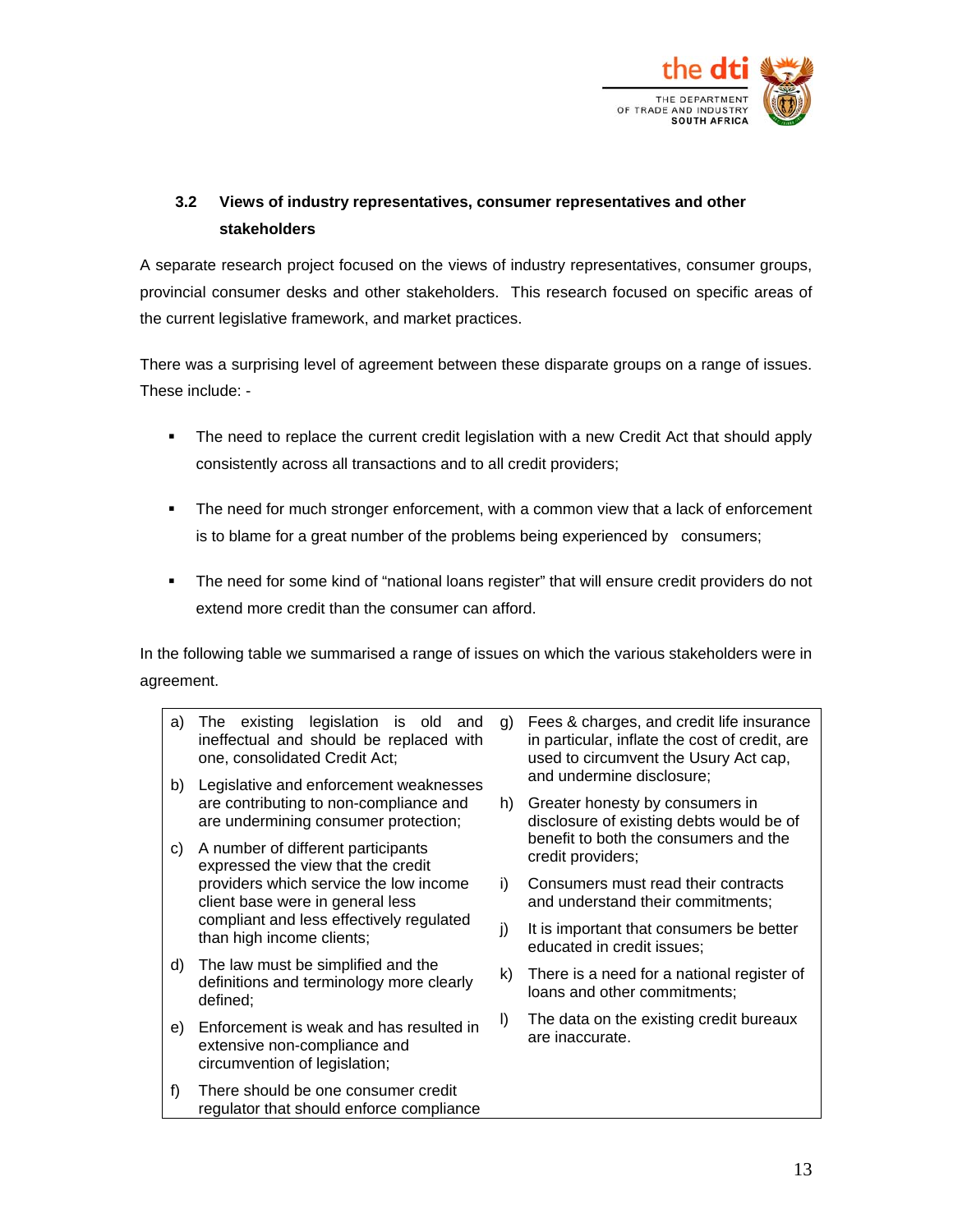

across all the different types of consumer credit transactions;

*- Rudo Research & T raining. A Market Research Report: Credit Law Review, 2002* 

On areas such as the standard of compliance amongst banks, the value of credit bureaux and the need for an interest rate cap there was less agreement.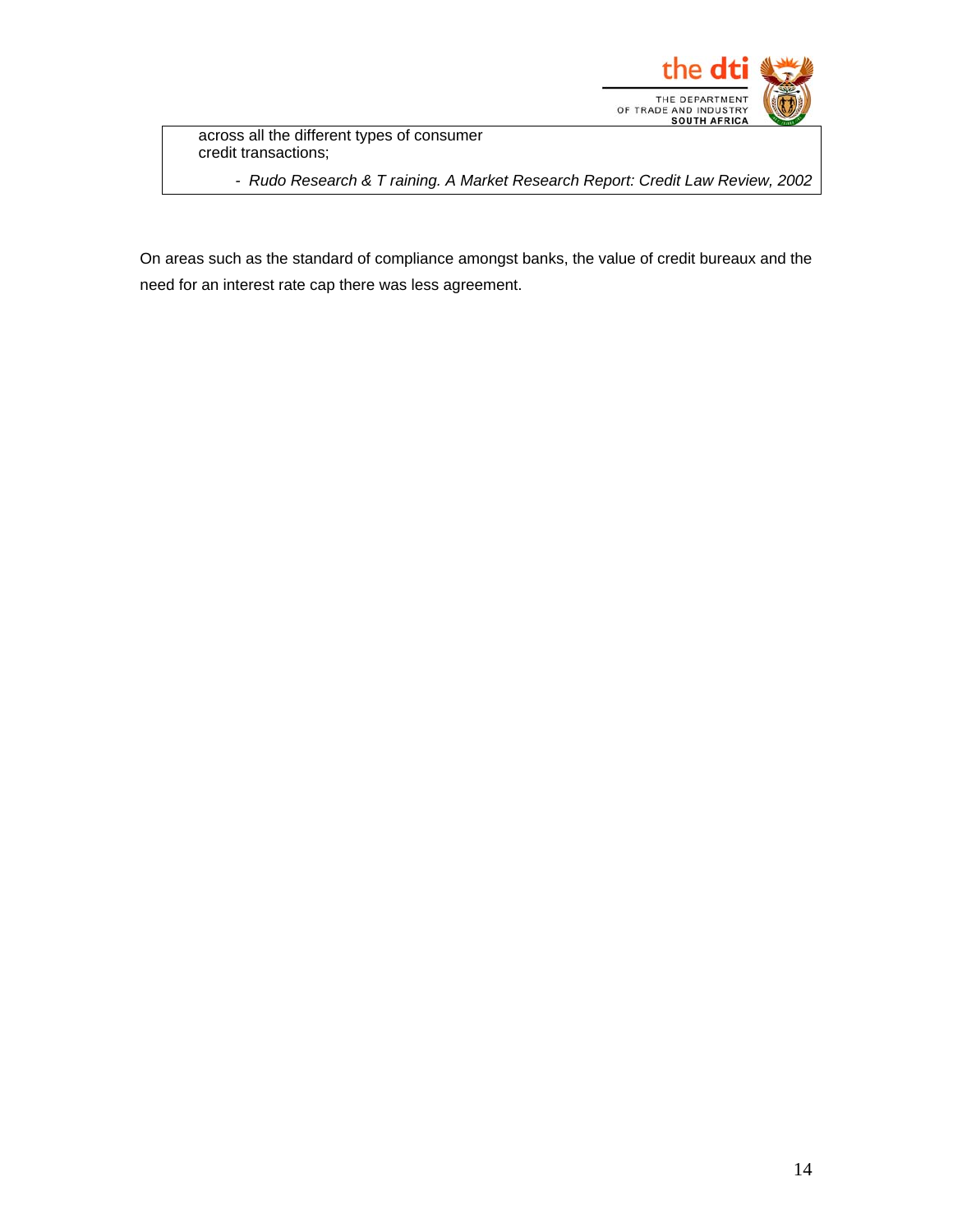

#### **4 Research: Statistical & Economic Analysis**

#### **4.1 Size of the market**

The consumer credit market encompasses a range of products from mortgages, car finance, and credit cards, through to instalment sales (hire purchase), store accounts and micro-loans. The total value of consumer credit facilities was estimated at R361 bn, consisting of approximately 20 million accounts (as at September 2002). The relative size of the different sub-sectors of the market, and the number of transactions in each sub-sector, are summarised in the next table.

|                                                             | <b>No. of Accounts</b><br>(millions) | Size of Book<br>(billions) | %     |
|-------------------------------------------------------------|--------------------------------------|----------------------------|-------|
| Mortgages $>$ R100 000                                      | 1.03                                 | R 156.80                   | 42%   |
| Mortgages $<$ R100 000                                      | 1.00                                 | 40.00                      | 11%   |
| Overdrafts & other loans                                    | 5.50                                 | 69.30                      | 18%   |
| Pension backed loans (banks plus pension<br>administrators) | 1.00                                 | 2.50                       | 2%    |
| Leases                                                      | 0.32                                 | 10.40                      | 3%    |
| Instalment Sales                                            | 3.35                                 | 53.90                      | 15%   |
| Credit cards (incl. Store credit)                           | 5.20                                 | 19.1                       | 6%    |
| Micro Ioans (non-banks institutions, registered)            | 2.10                                 | 7.30                       | 2%    |
| Micro Joans - other                                         | 1.00                                 | 1.80                       | $0\%$ |
|                                                             | 20.50                                | R 361.20                   |       |
| Source: SARB & estimates, per P. Hawkins                    |                                      |                            |       |

Mortgages alone account for more than 50% of all consumer credit, with overdrafts and loans (18%), and instalment sales (15%) being the other big categories.

Note that credit provided to companies and legal entities is excluded from the amounts provided above. Total non-household or corporate credit exceeds R366bn, with the main categories being overdrafts and loans (71%) and mortgages (15%).

## **4.2 Profile of credit usage**

 $\overline{a}$ 

There are marked differences in the profile of the clients who use these products. For instance, mortgages, credit cards and overdraft facilities are mostly accessed by middle and high income consumers while micro-loans, store cards and instalment sales are predominantly used by lower income consumers<sup>3</sup>[.](#page-14-0)

The following table provides an approximation of the types of credit products, and the total volume of credit, to which different income groups have access.

<span id="page-14-0"></span><sup>&</sup>lt;sup>3</sup> Note that the instalment sale amount includes certain vehicle finance contracts.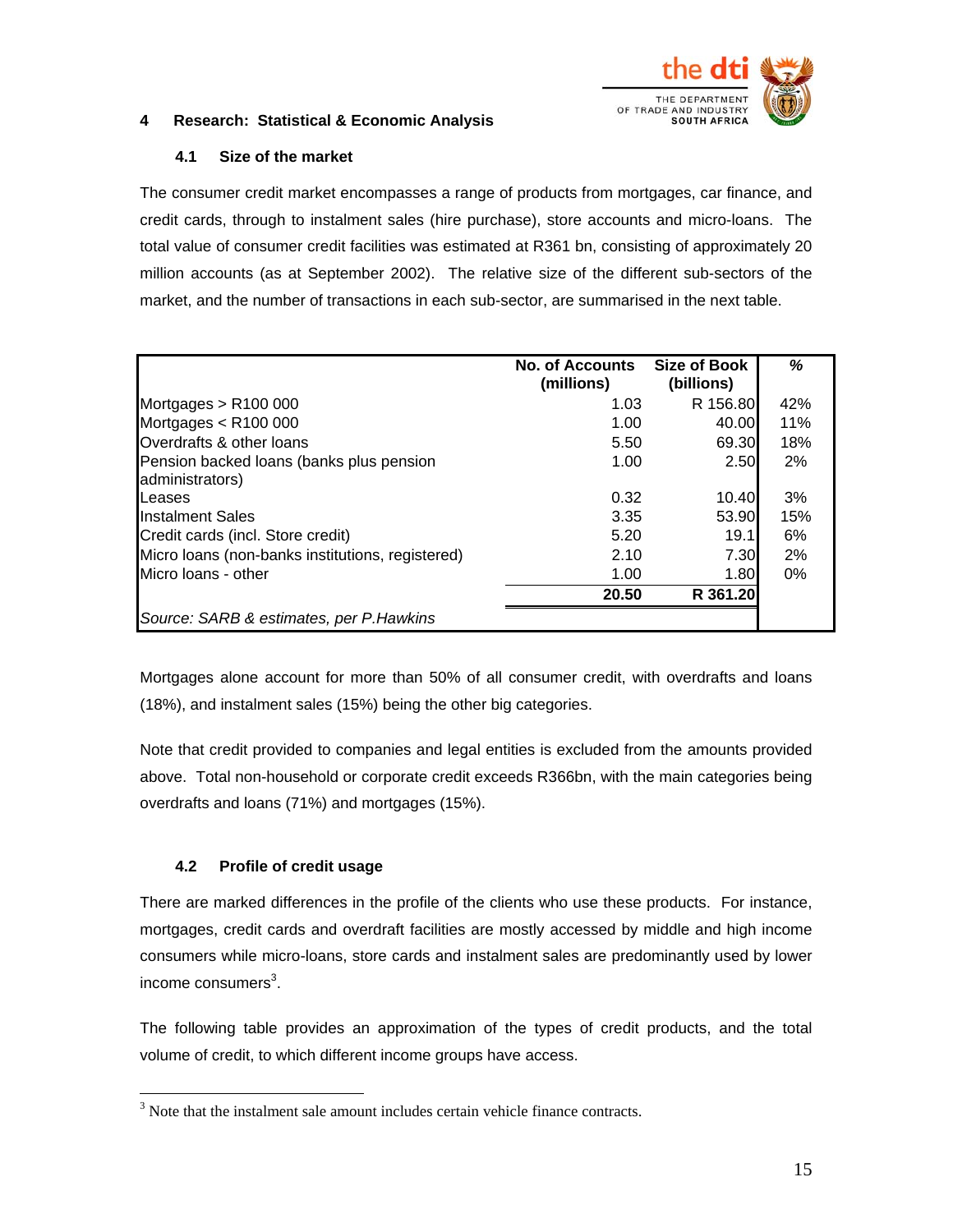

| <b>Living Standard</b> | Number of | Average    | <b>SOUTH AFRICA</b><br><b>Products</b>          |
|------------------------|-----------|------------|-------------------------------------------------|
| <b>Measure</b>         | household | annual     |                                                 |
|                        | s         | household  |                                                 |
|                        |           | income     |                                                 |
| LSM 1, 2 & 3           | 2,704,000 | 10,695.59  | Micro-loans and restricted access to Store      |
|                        |           |            | cards & Instalment sales                        |
| LSM 4 & 5              | 2,215,000 | 21,877.90  | Store cards, instalment sales & micro-loans     |
| LSM 6 & 7              | 2,281,000 | 65,136.57  | All of the above, with limited credit cards and |
|                        |           |            | mortgages                                       |
| LSM <sub>8</sub>       | 1,279,000 | 157,308.00 | Credit cards, overdrafts, personal loans, car   |
|                        |           |            | finance & mortgages.                            |

Approximately 75% of consumer credit consists of products that are predominantly used by the high-income groups (consisting of approximately 15% of the population). The low and middleincome groups (85% of the population) use about 25% of the consumer credit, consisting of products with an aggregate value of *approximately* R95bn. These products consist primarily of micro-loans, store cards, hire purchase and loans backed by provident fund guarantees.

## **4.3 Cost of Credit**

The following graph provides an indication of the range of costs for different types of credit products.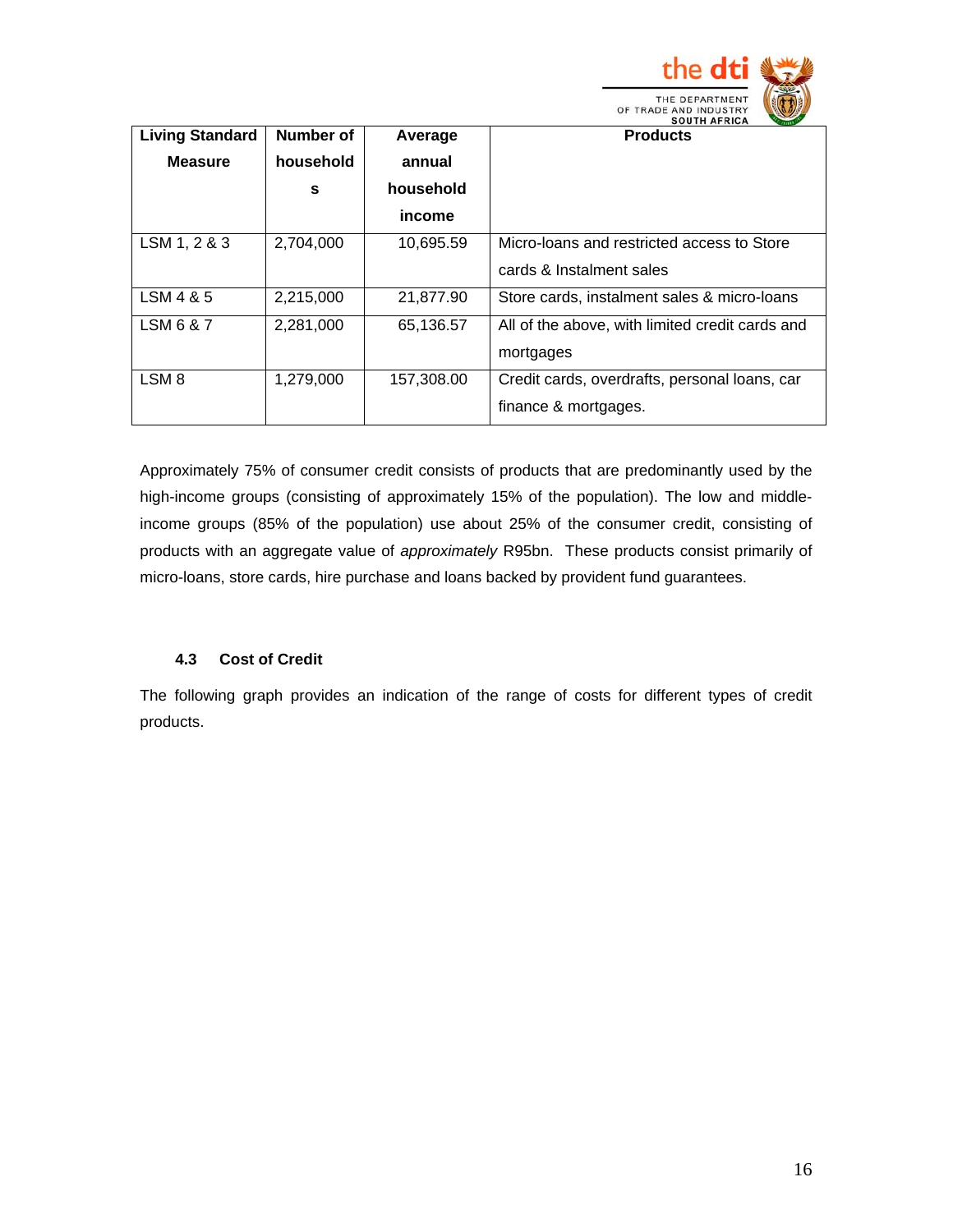



At the extreme are one-month loans (which are excluded from the table above), which generally cost 30% per month (360% per year), although certain suppliers are offering one-month microloans at 17%, 22.5% and 25% per month.

The cost of the term finance is measured as the total cost to the client, inclusive of credit life insurance and all compulsory fees and charges. Research has revealed the following interest rate bands: -

- **The cost of mortgages and loans secured against provident fund benefits vary from about** 2% below prime, to about 2% above prime;
- **Consumers who have prime mortgages could obtain vehicle finance at the same rates as** their mortgages (or slightly above), and could obtain credit card finance and even store credit at rates varying from prime rates to the Usury Act cap (about 29% p.a.);
- Clients *other than "prime clients"* can obtain vehicle finance and personal loans at rates of up to approximately 35% p.a.;
- The cost of furniture finance for "big ticket items" varies between 40% and 70% p.a., while the cost of finance for smaller items (below R10, 000) varies between 50% and 100% p.a.;
- The cost of payroll deducted micro loans varies from about 40% to about 90% p.a.;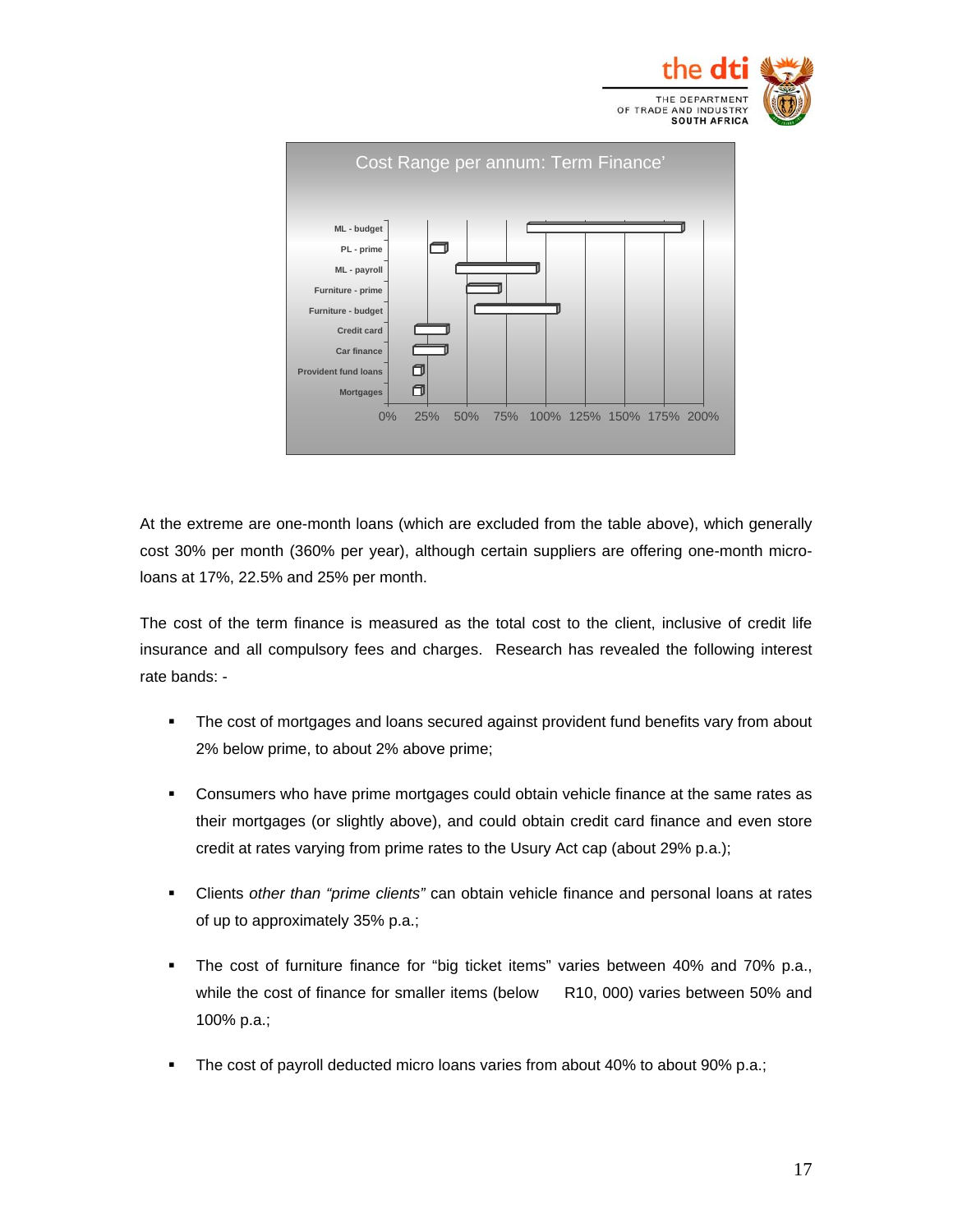

**Term micro-loans vary from as low as 35% to as high as** 185% p.a. Lower charges apply where loans are secured against insurance policy settlement values and where clients with high credit criteria are "pre-screened". Higher charges apply to unsecured personal loans with more limited credit risk assessment.

It is clear that in certain market segments *the cost of credit is very high*. The conclusions and inferences as to the factors drive these interest rate patterns are assessed in the next section. Prior to that, a number of observations are made about the profile of the consumer credit market.

*Profitability*: The research indicated that there does not seem to be a high correlation between the cost of credit to the consumer, and the profitability of the entities that provide such credit. This seems to be true for micro-lenders, retailers and banks.

*Rejection rates*: Rejection rates reported by lenders could be as low as 10% and 30% for products such as high value mortgages, pension backed loans, and payroll deducted loans. It could also be as high as between 70% and 80% for store credit and certain types of micro-loans. The rejection rates reported by providers suggest a high degree of unsatisfied demand, particularly at the low end of the market, where appropriate security is not available. It may also indicate that a substantial portion of the potential client base is under-serviced.

*Client selection*: In general, high bad debt ratios appear to correlate with poor screening of clients and attempts to win market share. The poor screening may be seen as a consequence of incomplete and inadequate information (see comments in the next section), and can potentially be addressed by broader information sharing between lenders and the creation of a national pledge register. While efforts to win market share may encourage imprudent behaviour by credit providers, there is a tendency by suppliers to withdraw once their fingers have been burnt. This may be seen as an evolutionary phase in the credit market. Unfortunately, it may leave overindebted clients in its wake.

#### **4.4 Efficiency of the Consumer Credit Market**

It seems valid to conclude that the *consumer credit market is very inefficient*, whether in terms of:

- High cost to consumers not translating into high returns for suppliers;
- The fact that high returns do not attract new entrants, thus not increasing competition and not leading to lower prices;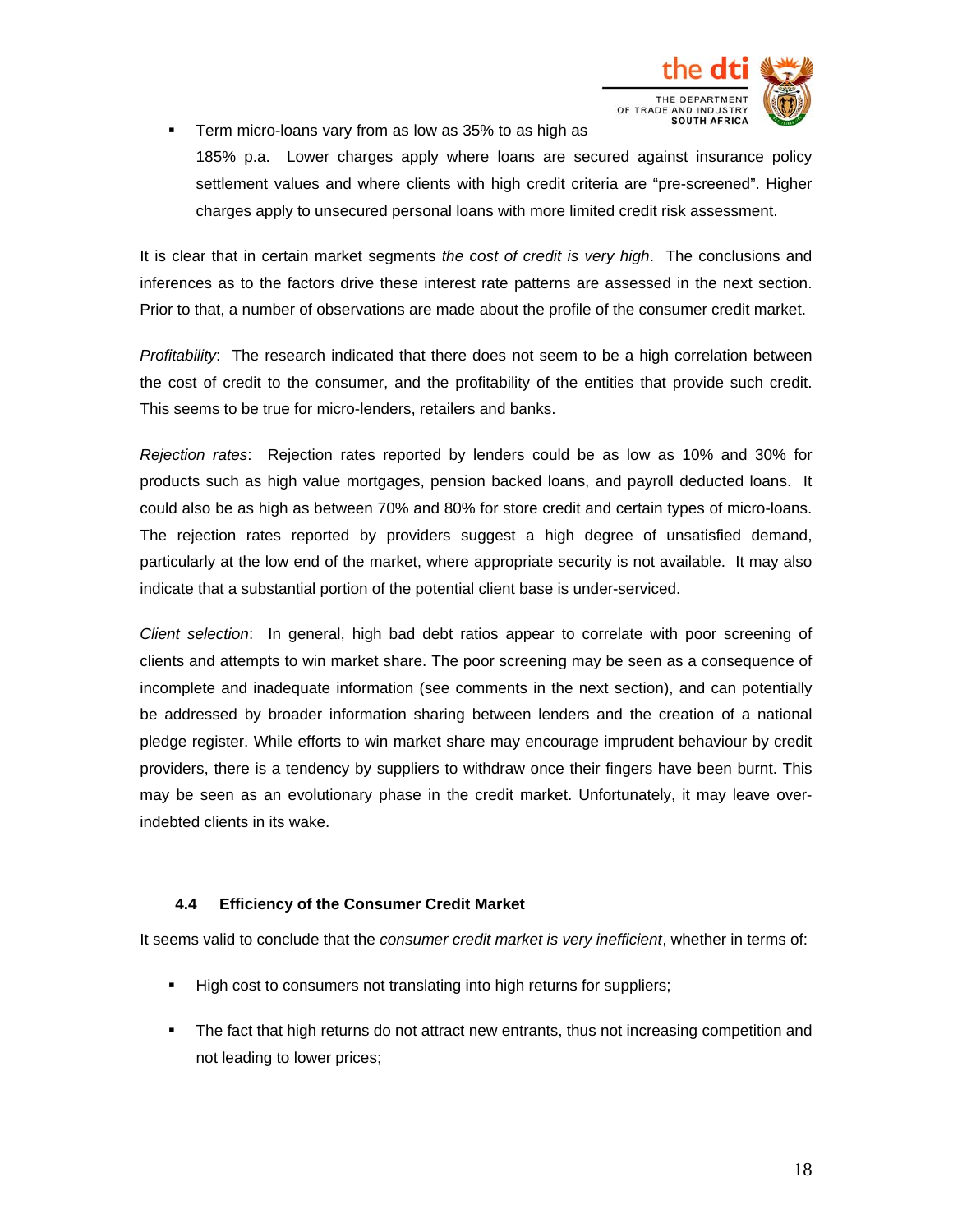

- The inability of banks and other large credit providers to successfully enter the low income market
- The inability of suppliers to evaluate or accurately price for risk, or;
- The inability of the market to evolve in a manner that would give low income consumers access to low cost distribution channels or other benefits of economies of scale.

Thus, while sophisticated risk management and information technology is available, together with a relatively developed capital market that could provide loan capital, the cost of credit is exceedingly high in certain market segments. At the same time, the supply of credit in certain segments appears to fall substantially below the demand. These factors appear to point to dysfunctionality in the consumer credit market.

## **4.5 Factors that distort credit allocation and increase the cost of credit in certain market segments**

In the course of the Credit Law review, and the specific research into the economic factors that have an impact upon the credit market, a number of factors were identified, each of which distorts the efficiency of the credit market and leads to inefficiency in the allocation of credit or causes the cost of credit to be higher than it may otherwise be.

In summary, these factors are: -

**Usury Act Cap**: The Usury Act interest rate cap has been in place for nearly a century. This appears to have divided the market into two sub-markets, which function very differently. Below the cap, the interest rate is a good indicator of the cost of credit and many large and reputable credit providers are competing for market share. The second sub-market consists of virtually any type of credit where the client is not a 'prime client' or does not have very good security to offer. The cap does not allow the provider to cover its operational cost, the perceived risk and a sufficient margin. The credit provider thus adds to the income by charging credit life insurance and various other fees. The actual cost could thus be substantially more than the interest rate and is not transparent. In the Usury Act Exemption category the cap does not apply and government attempted to improve disclosure by defining "the annual rate for the total cost of credit". However, it is perceived as a high-risk market (including high reputational risk) and lenders are reluctant to enter this market or to make substantial operational investments. *There is thus a clear*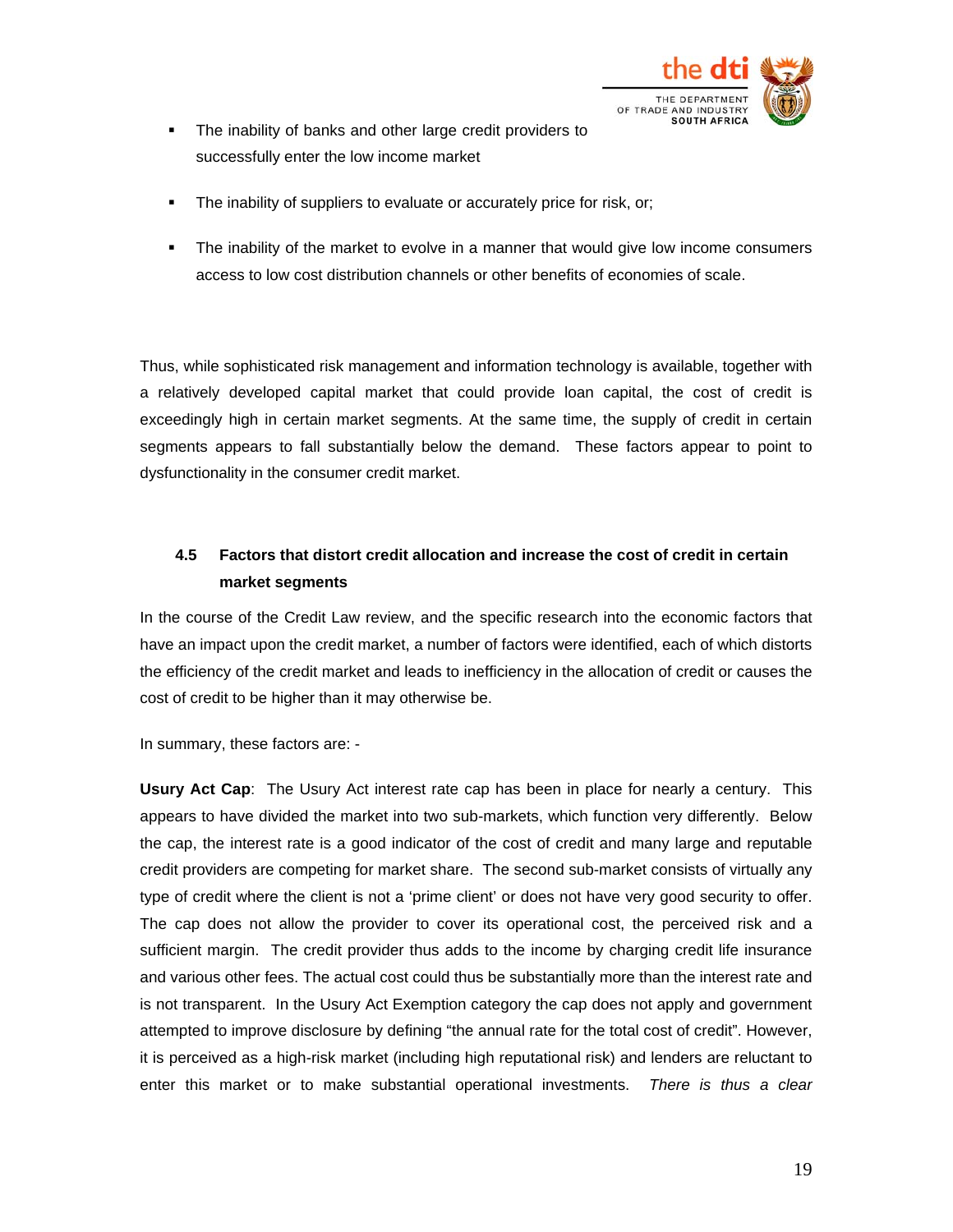

*segmentation between the market in which 'prime clients' obtain* 

*credit, and the credit market(s) for other clients, with the former being actively contested, competitive and fairly well disclosed. The latter is typified by weak disclosure and limited competition on the price of credit.* 

**Disclosure**: Weaknesses in the disclosure rules imply that the actual cost of credit is frequently much higher than the disclosed interest rate. This undermines the consumer's ability to make informed choices and relieves the pressure on suppliers to reduce interest rates.

**Legislative deficiencies & uneven enforcement**: Ineffectual disclosure rules allow for substantial circumvention of the Usury cap. The enforcement of the Usury Act and Credit Agreements Act has been both ineffectual and unequal between different providers and products. Through lack of enforcement, the practices of less scrupulous providers have become the norm. As a result, the non-prime market operates in an oblique manner with little effectual or transparent competition<sup>4</sup>[.](#page-19-0)

**Credit risk information:** Current credit information exchange is fragmented and incomplete. Credit bureaux exclude information on substantial and important parts of the consumer credit market, while the information on the bureaux is frequently inaccurate. This undermines the credit provider's ability to identify non-creditworthy consumers; leads to high levels of bad debt and thus to increased cost of credit across the board.

**Court orders**: The current requirements for the granting of court orders (e.g. garnishee orders or emolument attachment orders) are such that the court does not consider whether the credit provider 'acted responsibly' prior to issuing a court order court order. This creates an incentive for creditors to act recklessly, or to extend more credit than what a consumer can reasonably repay, given that the credit provider assumes that it will be able to obtain a court order if the consumer defaults. Court orders do not differentiate between reckless and responsible credit providers, and the actions of the 'reckless credit provider' creates an added risk for the more cautious credit provider, or a provider of long term or large amounts of credit, implying that the latter are inclined to withdraw from the non-prime markets $5$ [.](#page-19-1)

**Predatory behaviour in certain market segments**: The factors mentioned above contribute to reckless and/ or predatory behaviour by certain credit providers. This increases the overall risk in the consumer credit market and thus contributes to higher cost of credit to all credit users.

 $\overline{a}$ 

<span id="page-19-0"></span><sup>4</sup> There may well be substantial *non- price competition*, e.g. on cost and features of the products or services that are provided on credit, *but little competition on the cost of credit*. 5

<span id="page-19-1"></span> $<sup>5</sup>$  I.e., withdraw based upon *the risk imposed by the manner in which the market operate* (the inefficiency</sup> and dysfunctionality of the market, rather than due to the client's risk profile per se.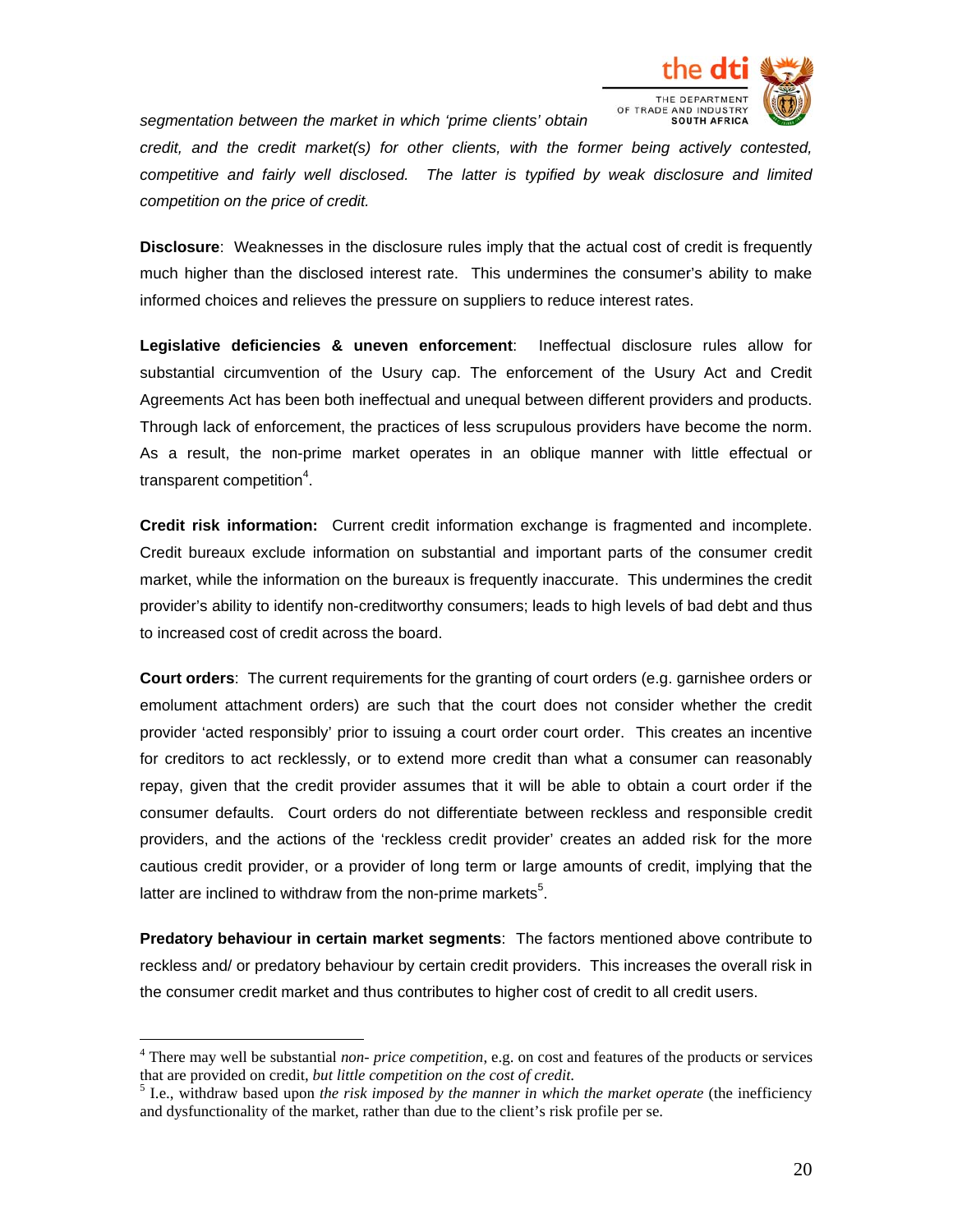

**Competition**: The research identified a number of mechanisms

through which credit providers can avoid or can *limit competition on the price of credit.* These include payroll deductions, collection through 'preferred debit orders' and collusion between different parties that are involved in the broader consumer credit industry. The many weaknesses in the competitive environment imply that different suppliers do not compete on the price of credit, and thus that there is little pressure from consumers to reduce interest rate and related charges.

**Mortgages**: Clients with high value mortgages in prime locations have access to various products and can shop around. Outside prime areas (and in township areas in particular), the housing market is ineffectual and mortgage finance is generally unavailable. Problems in housing registration and housing transfer contribute substantially to this state of affairs. A large majority of the population can thus not benefit from what should be their best security - their mortgage - and faces generally high cost of finance. This population's investment in housing stock does not translateinto the creation of "securable assets"<sup>6</sup> and asset accumulation is undermined.

**Banks Act**: The Banks Act conditions for a banking licences limits entry into banking and thus limits competition and innovation, both of which contribute to higher interest rates. The Banks Act constraintson non-bank credit providers on raising loan capital<sup>7</sup> also limits non-bank credit providers' ability to expand and make the market more competitive.

**National Payments System (NPS)**: The research indicated that there are various arrangements or fee structures related to the NPS and banks' transaction processing that are excessive and biased against small or short term transactions; that directly *add to the cost of credit* and that contribute to *limiting competition* in the provision of credit. In addition, unequal access to the payments system for different credit providers, e.g. preferences enjoyed by certain participants, increases the uncertainty and risk of many credit providers (and non-bank credit providers in particular) and contributes to increasing the cost of credit to the consumer.

**Regulatory uncertainly**: In a number of areas there is a very high level of regulatory uncertainty. This includes the future of the Exemption Notice, the future approach to interest rate regulation and the treatment of credit life insurance. Given such uncertainty, credit providers tend to take a short- term view. This inevitably leads to an increase in the cost of credit.

 $\overline{a}$ 

<span id="page-20-0"></span><sup>6</sup> Instead it becomes "dead assets", in Hernando de Soto's terminology (De Soto, Hernando. Mystery of Capital. Bantam, 2000.).

<span id="page-20-1"></span>Refer the exclusions from the definition of 'business of a bank', sub-sections i and ii(ee), as well as the pre-conditions for issuing corporate paper (e.g. the minimum size of an issuer).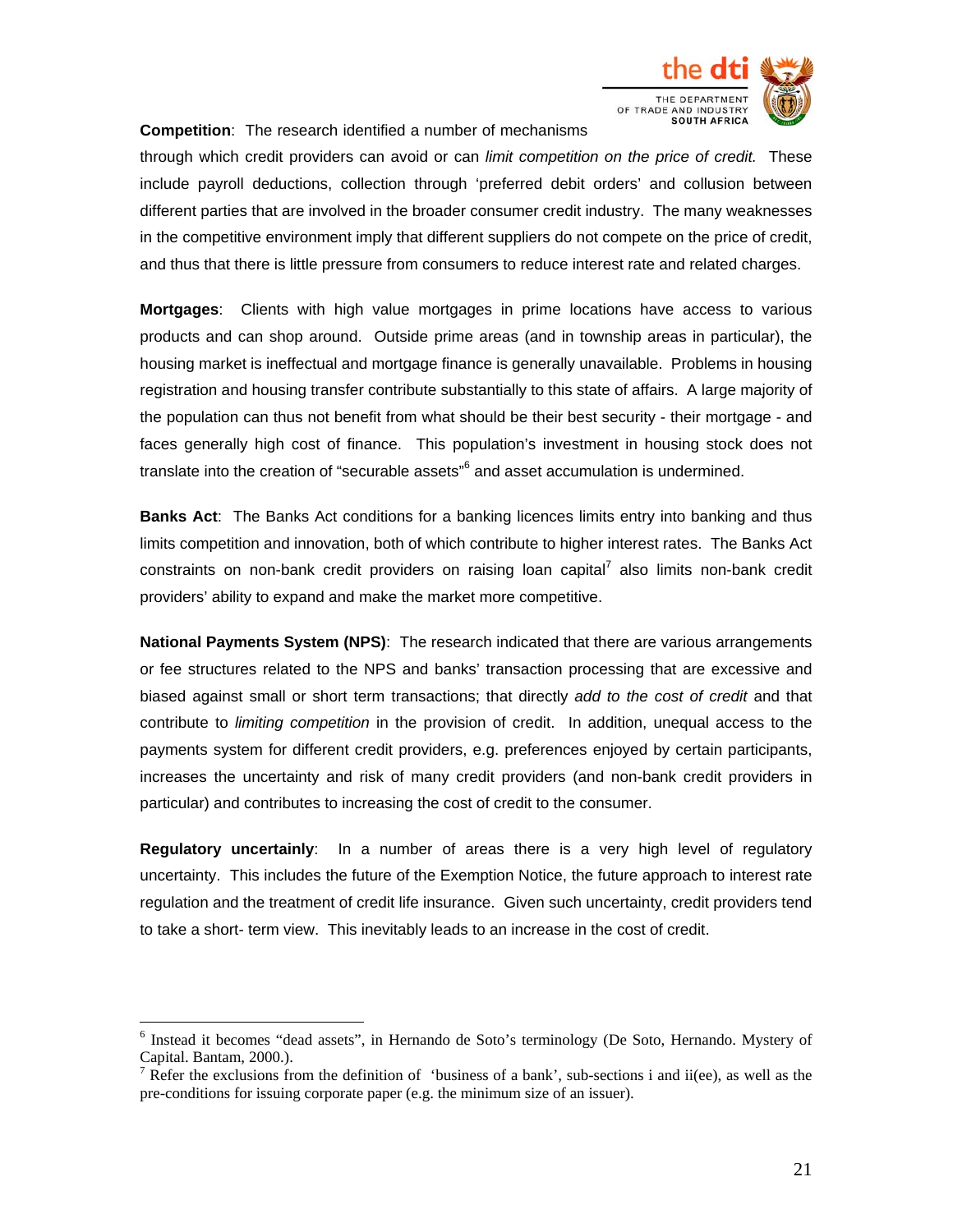

The nature and scope of the research did not enable conclusions

on the relative magnitude of the impact of each factor. However, it does appear as if the combined impact of these different factors, viewed together, goes a long way towards explaining the inefficiency and dysfunctionality of the consumer credit market.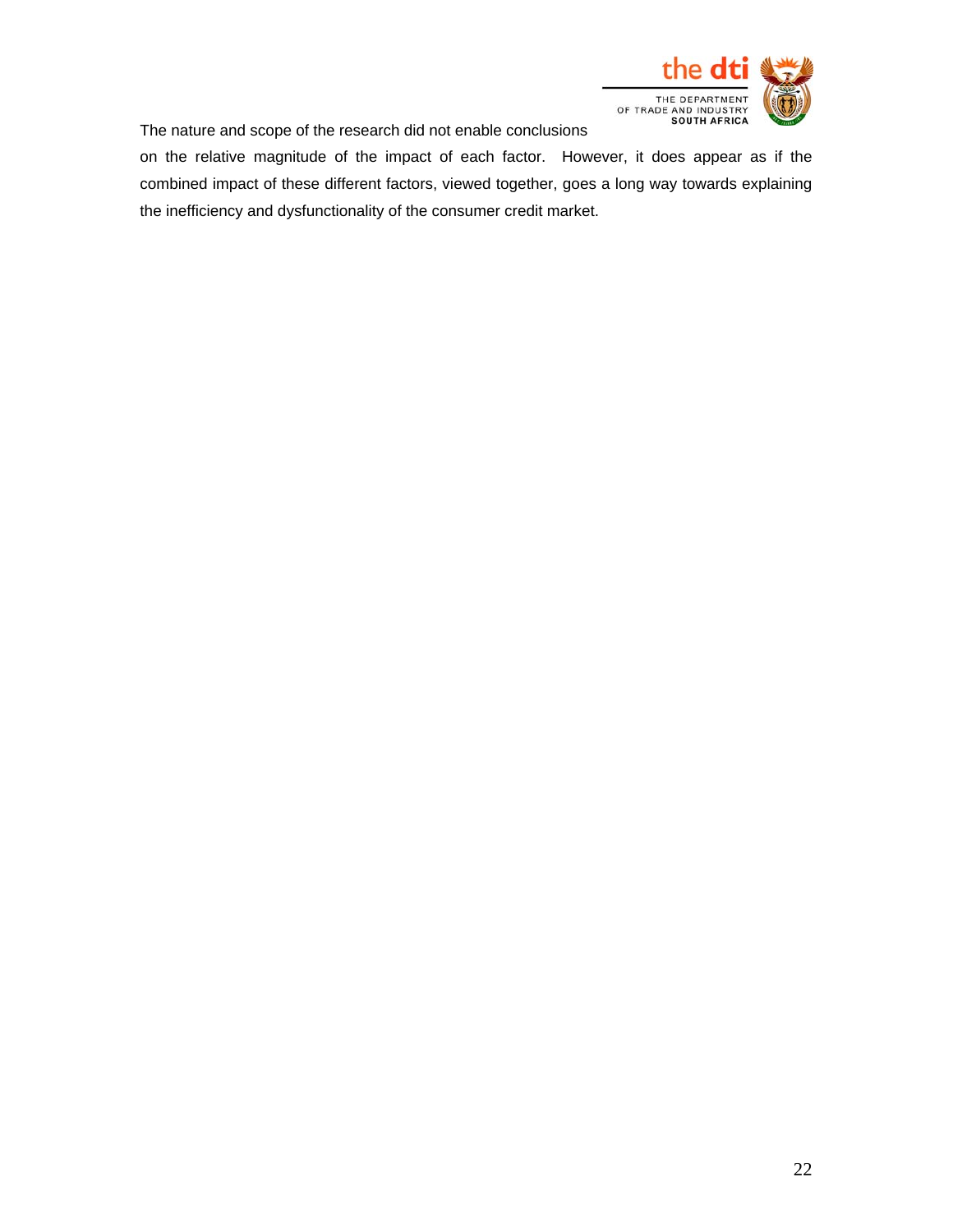

#### **5 International Benchmarks**

During the course of the review of the regulatory framework for consumer credit, regulatory approaches and consumer credit legislation of a number of countries were assessed. These included Australia, New Zealand, England, Canada and the European Union's consumer credit directives. Enquiries were also made into developing country benchmarks, but the conclusion was that the regulatory frameworks in most of the *developing countries* were either fragmented or dated and not appropriate in a credit market as sophisticated and complex as South Africa's.

Many of the countries used as benchmarks reviewed their consumer credit legislation in the early 1990s. Australia also conducted follow-up assessments and amendments. By comparison, South African consumer credit legislation has lagged behind.

Many of the concerns raised in the South African debate on the regulation of consumer credit have also been raised in these benchmark countries. Some of these are:

- **IMPROVED ASSET EXECUTE:** Improved disclosure of the cost of credit, in order to enhance the consumer's ability to make informed choices;
- **IMPROVED THE IMPROVED THE INSURGE FORM** IMPROVED **I**n Superson the ingustanced to inflate the cost of credit;
- A number of countries are giving attention to over-indebtedness, and are considering rules that would enhance responsible lending practices and curb reckless sales and marketing techniques;
- The importance of credit bureaux are increasingly recognised, as is the role that it can play in combating over-indebtedness; and
- **The importance of effective competition in the credit market.**

As part of the Credit Law review, a comparison was made of the detailed legislation on different aspects of the consumer credit. The regulatory approaches adopted or being considered in these countries were taken into account in developing this policy framework.

The policy proposals should ensure that the South African regulatory framework for consumer credit complies with the following criteria from the United Nations' Guidelines for Consumer Protection: -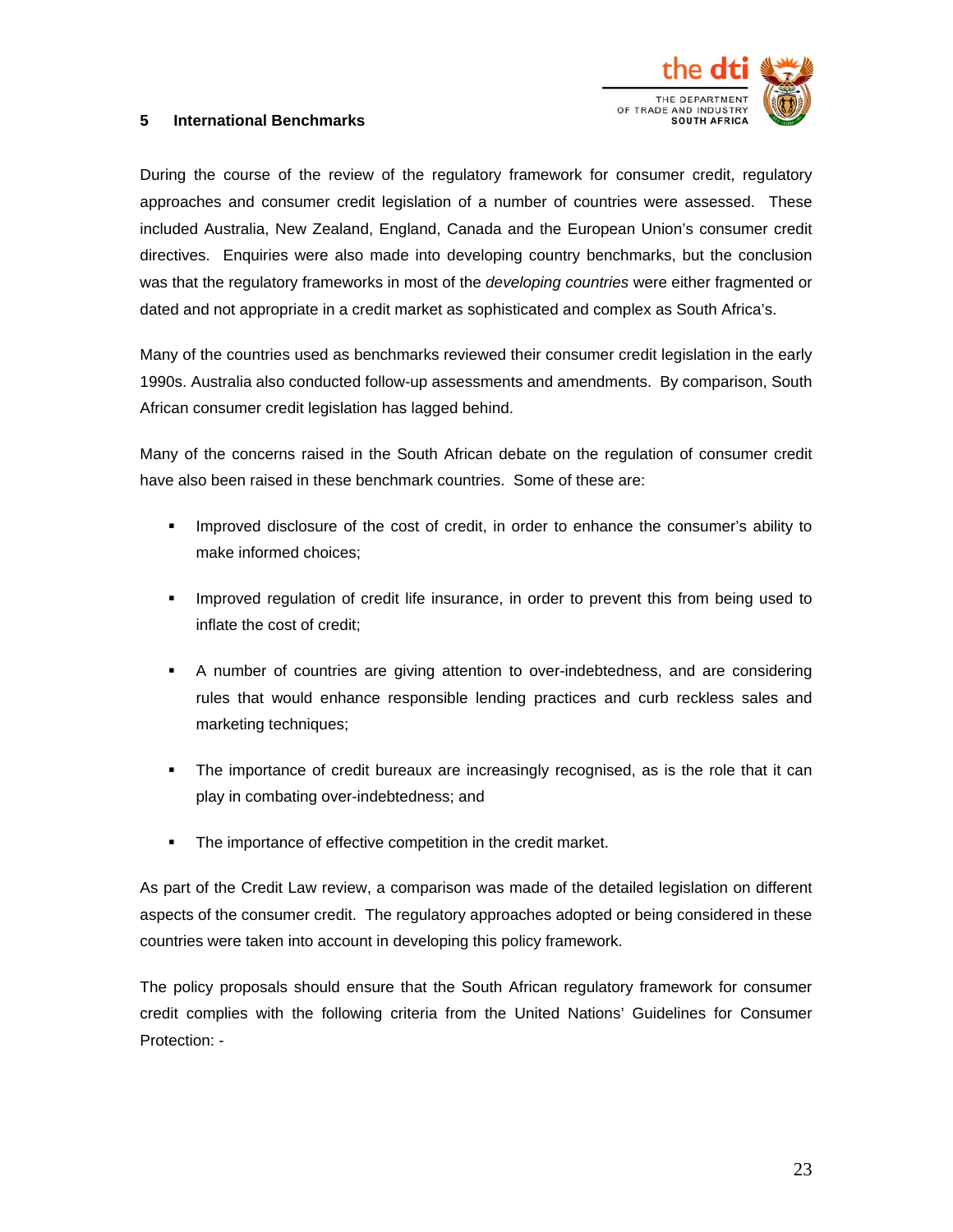

- To encourage the development of market conditions that provide consumers with greater choice at lower prices, taking into account that consumers often face imbalances in economic terms, educational levels and bargaining power.
- To promote and protect the economic interests of consumers;
- **Providing access to consumers to adequate information to enable them to make informed** choices according to individual wishes and needs;
- **Provide effective consumer redress;**
- Provide protection from contractual abuses such as one-sided standard contracts, exclusion of essential rights in contracts, and unconscionable conditions of credit by sellers; and
- Provide appropriate consumer education and information programmes covering credit conditions.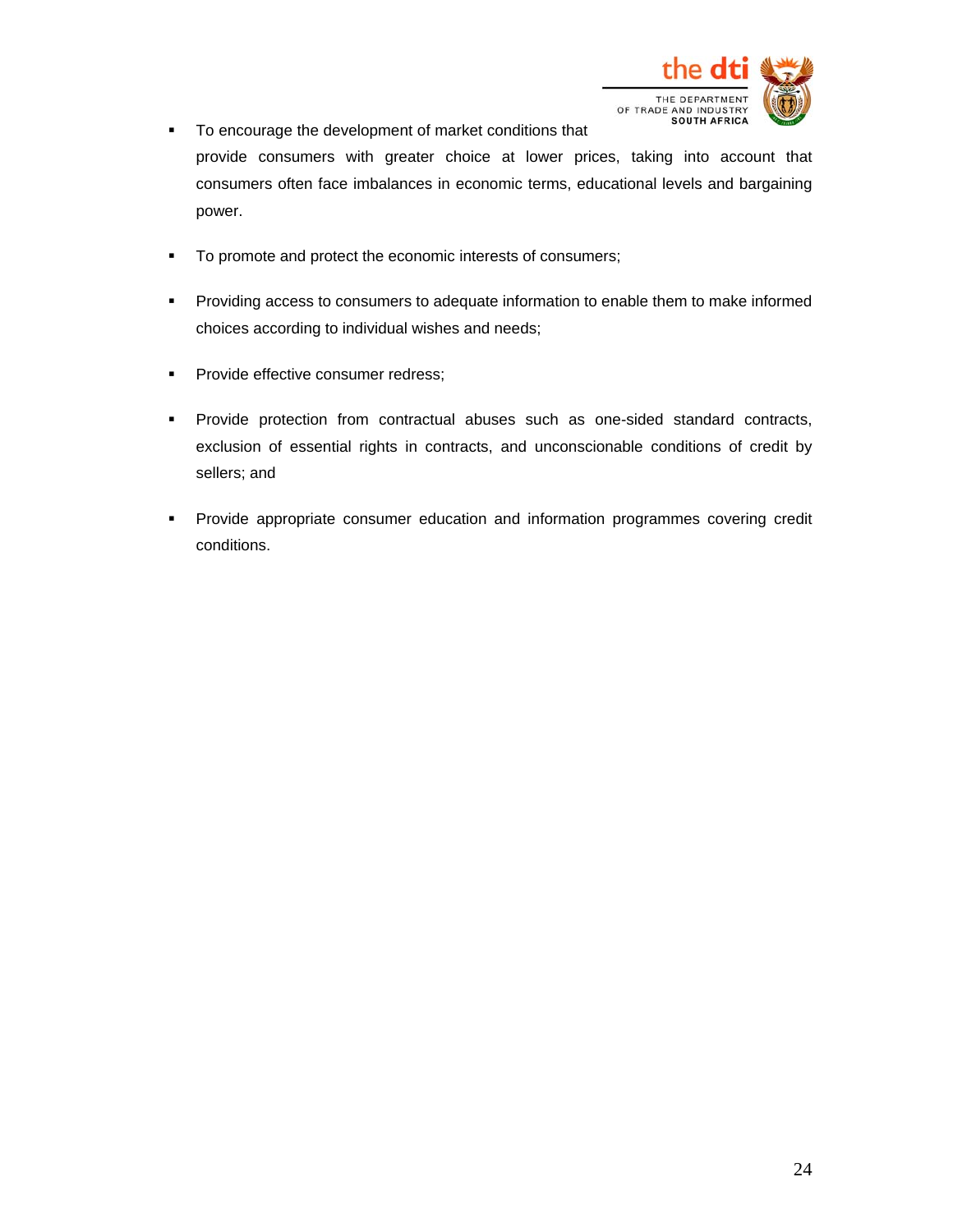

#### **6 Primary Objectives of a Regulatory Framework**

The review identified the following as primary objectives for consumer credit regulation: -

- a) Improve consumer protection;
- b) Ensure consumer credit law supports national objectives and in particular, Black Economic Empowerment and SMME growth.
- c) The review should be consistent with international standards.

#### **Therefore credit legislation should: -**

- i) Promote adequate disclosure by credit providers;
- ii) Prevent fraud or other unfair practices by credit providers;
- iii) Prohibit anti-competitive behaviour such as collusion or monopolisation;
- iv) Promote and protect the economic interest of the consumers;
- v) Improve consumer education;
- vi) Ensure effective consumer redress;
- vii) Create compliance monitoring mechanisms, penalties for non-compliance and complaints resolution mechanisms;
- viii) Ensure consistency between the regulatory framework for consumer credit and related legislation, and consistency with the broader framework for financial regulation;
- ix) Improve the regulation of the marketing and sales of consumer credit, and the regulation of agents and brokers;
- x) Introduce regulation on collection practices such as payroll deductions and banks' treatment of debit orders (and strengthen the regulations against retention of bank cards and PiNs) in order to ensure that neither competition nor consumer protection are undermined;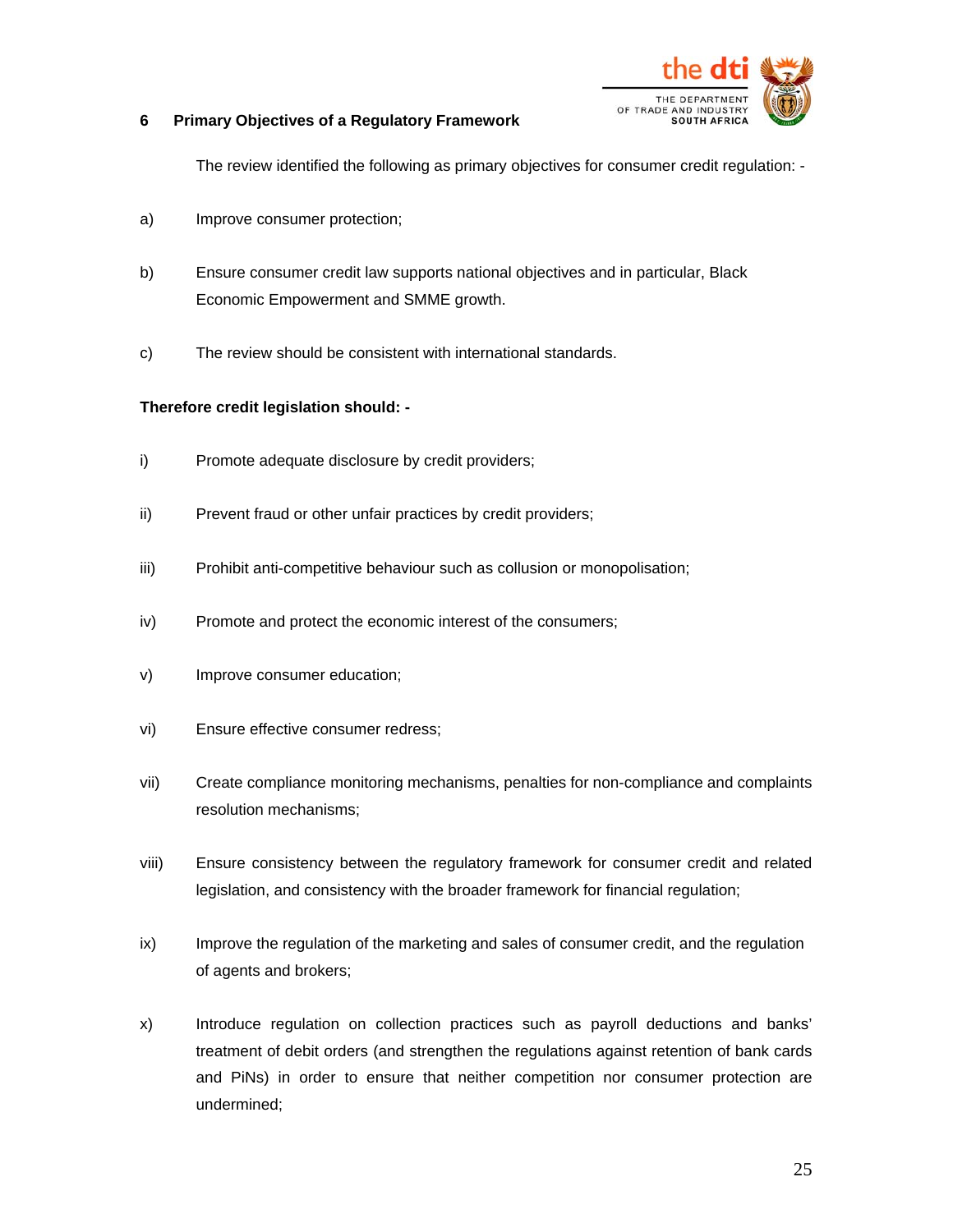

- xi) Ensure protection of the credit information of consumers as well as the accuracy of the information. Implement appropriate regulation for credit bureaux in order to ensure greater but more responsible information sharing, better risk assessment and greater access to finance. *Ensure that credit bureaux can function as a credible information base that could be used to minimise over-indebtedness*;
- xii) Introduce mechanisms to protect consumers against over-indebtedness, to introduce penalties against reckless and predatory credit provision and to compel credit providers to perform affordability tests prior to the approval of credit facilities;
- xiii) Introduce legislation to ensure that debt counselling and debt rehabilitation services are available and accessible nationally, and to ensure that real assistance can be provided to over-indebted consumers;
- xiv) Revise the approach to interest rate control in order to ensure that it does not distort the market, that it does not pose an obstacle to low cost housing and SMME finance, *whilst ensuring* that there are mechanisms to deal with price manipulation and anti-competitive market practices;
- xv) Improve the Magistrates' Court Act debt collection procedures and modify procedures that engender reckless lending behaviour;
- xvi) Improve the environment for security-based lending.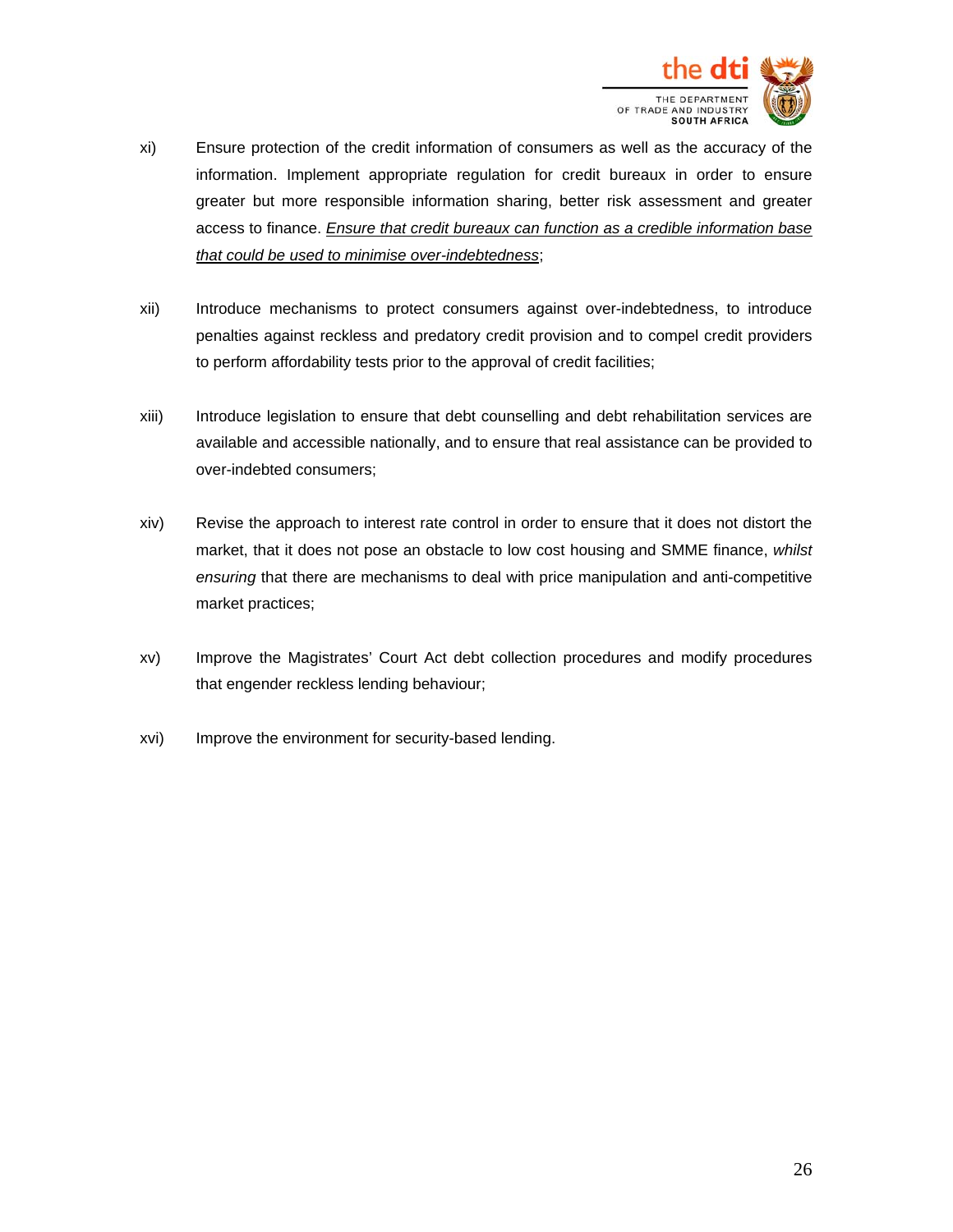

#### **7 Initial Thoughts on a New Policy Framework**

Based on the Technical Committee's research and the discussion of a range of options and alternatives, a number of changes are proposed to the regulatory environment for consumer credit. These are summarised below.

#### **Summary of the proposed regulatory framework: -**

i) The Usury Act and Credit Agreements Act should be replaced with a new Consumer Credit Act.

ii) A Consumer Credit Regulator should be established, as an independent regulatory body directly accountable to Parliament, to license credit providers, monitor compliance and enforce the Consumer Credit Act.

iii) Consumer protection should be improved through appropriate provisions in the Consumer Credit Act, which should (a) improve disclosure of the cost of credit and of the terms of credit agreements, (b) should extend both to credit contracts *and to advertising and marketing material*, (c) prohibit undesirable credit terms and undesirable practices, and (d) regulate the behaviour of agents, brokers and other intermediaries.

iv) Consumer education should be improved through implementation of an integrated national programme of consumer education provided through the Consumer Credit Regulator, provincial government and non-governmental organizations.

v) Consumers' access to redress should be improved by implementing a nationally accessible complaints resolution and debt- counselling framework. The National Government and the Consumer Credit Regulator should work with the Provincial Government Departments in order to establish complaints resolution and debt counseling capacity within the Consumer Desks and advice centres in each province.

vi) Protection against over-indebtedness should be improved by introducing provisions on reckless lending in the Consumer Credit Act.

vii) Through the Consumer Credit Act, all areas of Credit Bureau activity and the exchange of consumer credit information between credit providers and any other parties should be regulated.

viii) In co-operation with the Department of Justice, the weaknesses in the regulation of debt collection and in the legislation that governs security offered against consumer credit should be investigated and improvements introduced. The aims should be (a) to remove incentives for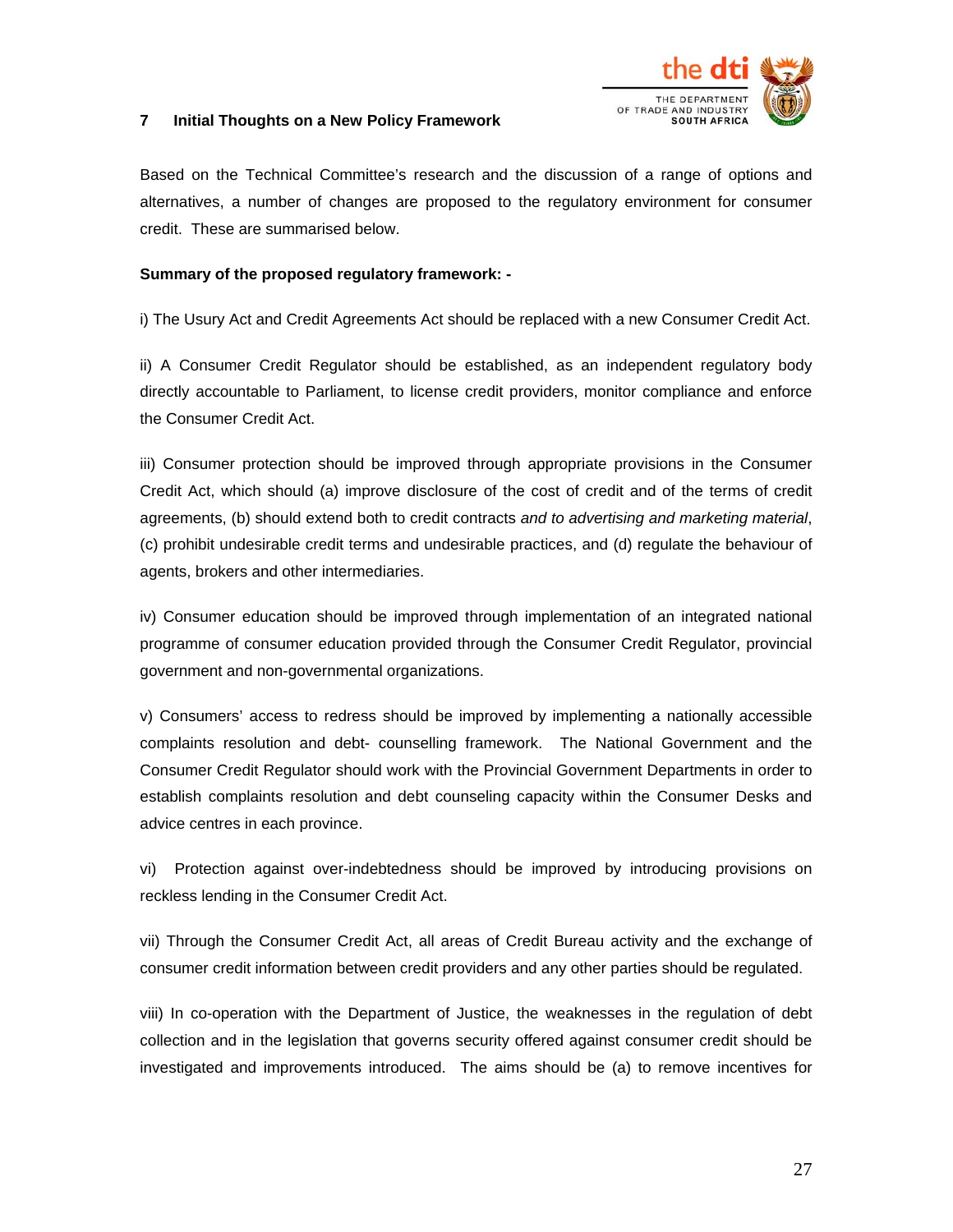

reckless behaviour, (b) to consolidate & simplify legislation on

security and (c) to assess the feasibility of introducing a "register of collateral".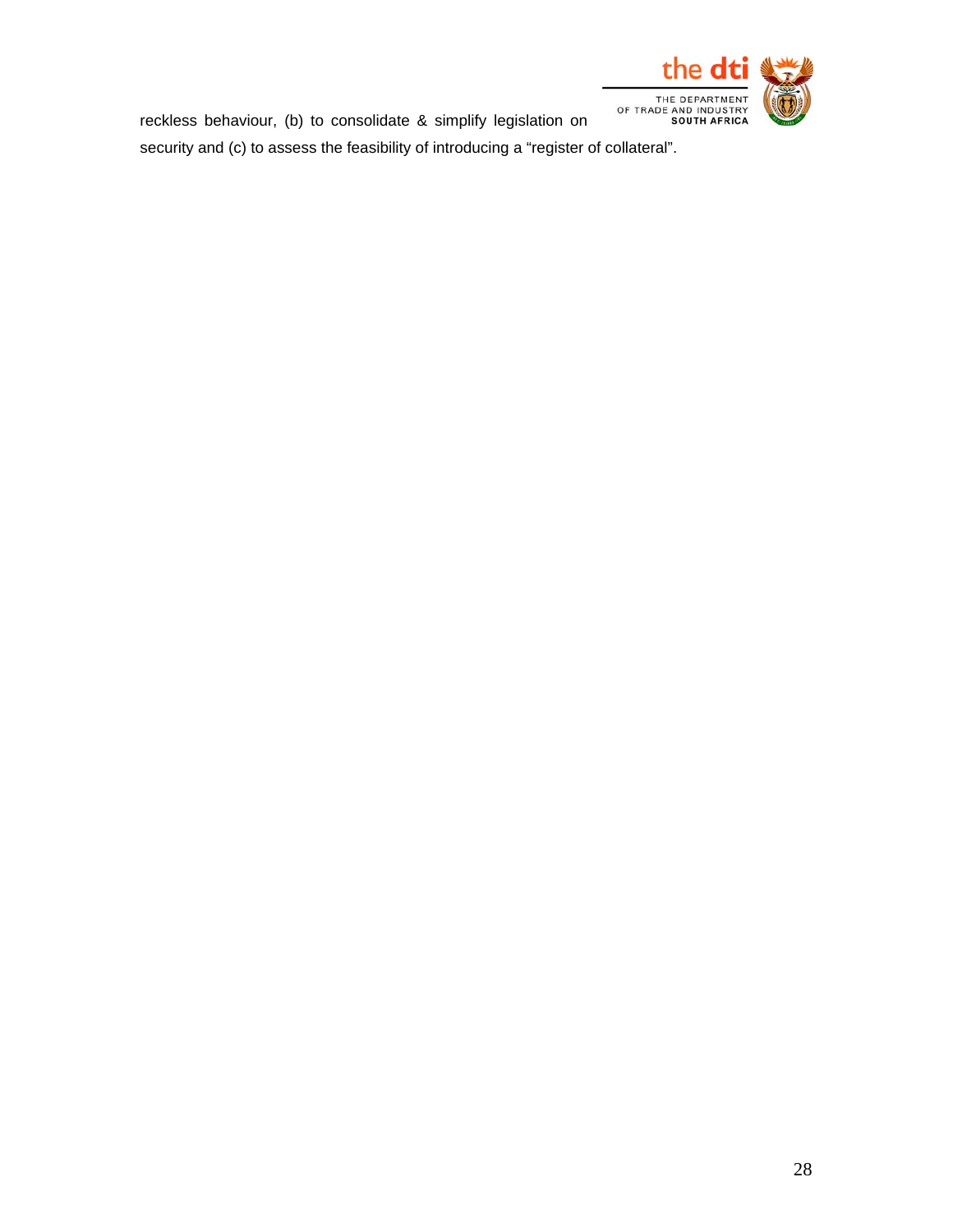

#### **8 Assessment of Consumer Credit Policy Against National Policy Objectives**

The proposed revisions to the regulatory framework for consumer credit should be supportive of national policy objectives. The following are *the* primary areas in the President's *Integrated Action Plan* that would be furthered: -

- *Growth and employment* would be enhanced by a more effective credit market. Better allocation of credit would stimulate domestic demand and would ensure that domestic demand better reflect consumer preferences. This would facilitate an improvement in allocation of resources towards areas that are consistent with consumer preferences. Furthermore, the removal of the distortions that are introduced by the current legislative weaknesses would enhance economic efficiency.
- Removal of the distortions that are caused by current legislative weaknesses, would also *improve the geographic spread of economic activity and employment*. The current legislative environment and the bias that it has towards large credit suppliers, creates a strong incentive for further concentration in the areas where such large suppliers are located.
- *The competitiveness* of the *financial services sector* could considerably improve as result of the proposed regulatory changes. Weaknesses in the current legislation and in the regulatory environment have allowed anti-competitive market practices to mushroom, to the benefit of uncompetitive suppliers. It has thus allowed credit providers to avoid competition. For instance, inadequate disclosure has undermined competition between financial service providers while allowing retailers to arbitrage between the prices of retail goods and cost of credit. These factors have undermined consumer choice and have thus also undermined competition in both the retail credit and retail sales and production markets. Credit life insurance and credit related fees and charges have had a similar impact on the credit market and on the banking sector. The proposed changes in the regulatory environment could thus have a significant impact upon the competitive environment.
- *Small Business Development* would benefit, primarily through increased access to finance. There is ample evidence that the existing regulatory weaknesses have distorted the allocation of finance, and that small businesses have been among the primary losers. Increased competition and increased efficiency should over the medium term also be of benefit in reducing the cost of finance.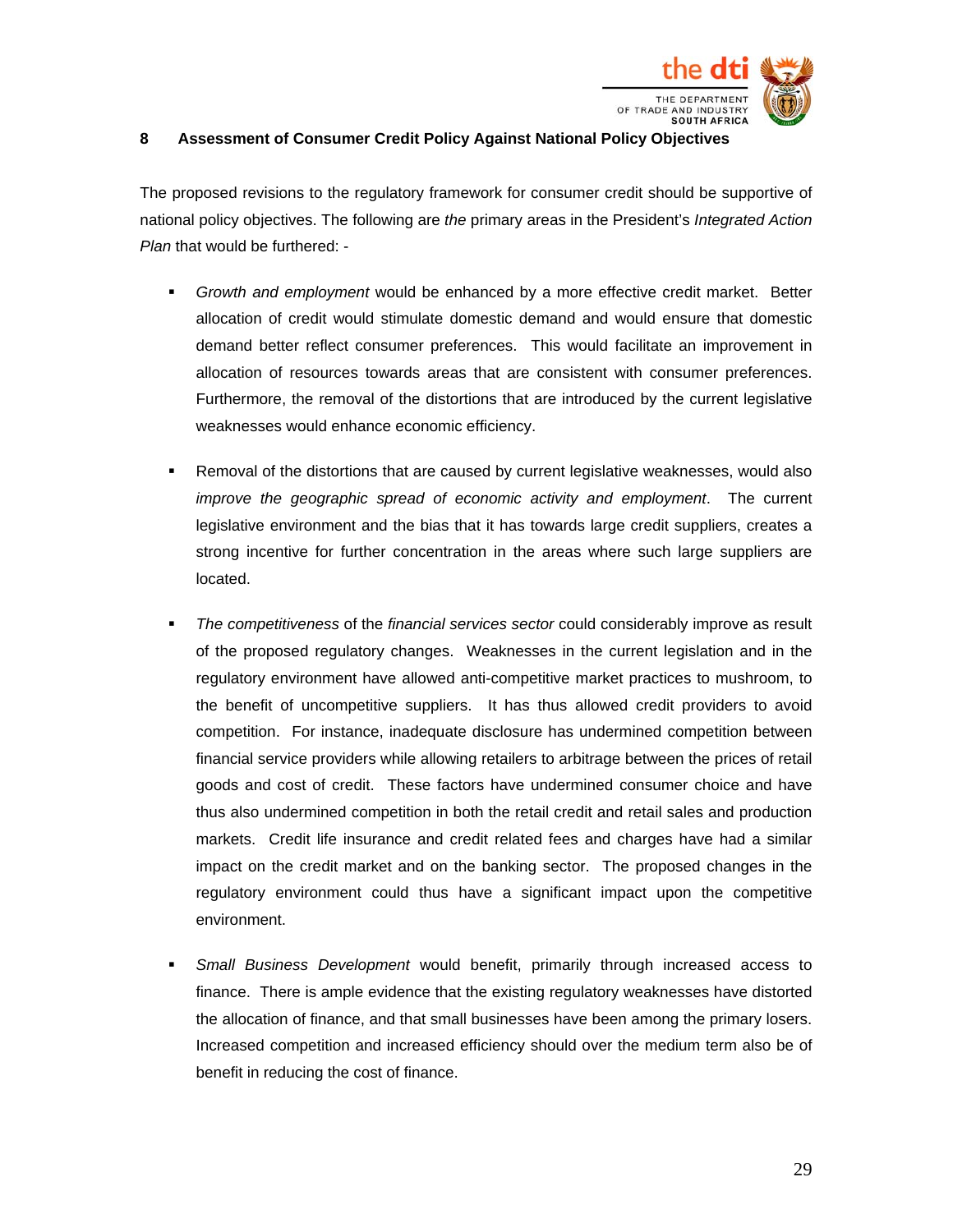

 *Black Economic Empowerment* is potentially one of the largest potential beneficiaries of the proposed regulatory changes. Improvements in the access to personal finance, in the disclosure of the cost of finance, improved protection against over-indebtedness and new mechanisms to assist those who experience debt problems are all designed to assist consumers, and previously disadvantaged consumers may well be the largest beneficiaries. Credit plays an important role in the ability of consumers to accumulate assets and improve their living standards, and black consumers are most negatively impacted upon by the current inability to access finance and the high cost of finance. The dangers associated with over-indebtedness or with injudicious use of credit could equally undermine black empowerment. The proposed regulatory changes are designed *on the one hand* to support the development of a consumer credit market that would be of benefit to the consumer, *while on the other* to provide protection against over-indebtedness and assist consumers who over-extend themselves. All of these changes would be of major benefit to black South Africans.

#### **9 Other Legislation Impacting Upon the Consumer Credit Market**

These policy proposals focus on the consumer credit market, and in particular on the regulation of consumer credit. However, through the course of the research that was undertaken as part of the Credit law Review, it has become abundantly clear that the Consumer Credit Market is interlinked with other financial markets, other areas of financial regulation and the broader environment of legal recourse and contract enforcement.

Amongst these, two areas stand out. The first is the disadvantaged position of non-bank credit providers, and the impact that this has on low- income consumers. It is of great concern that lowincome consumers and small and micro-enterprises are denied access to bank credit and are consistently relegated to non-bank and marginal credit providers. It is similarly of concern that, despite the above, these non-bank credit providers face major obstacles in accessing capital or in being registered as banks, while they are also being discriminated against in recovery of repayments (through bank debit orders and the national payments system). The Policy Board for Financial Regulation has already identified these problems and is formulating proposals to address aspects thereof. These include the registration of "core banks" and "second tier banks", and improvement in the access to capital for non-bank credit providers. *These are very important, as any factor that increases the cost and decreases the competitiveness of non-bank financial institutions, also impacts negatively upon their primary client base, being the lowincome population.*